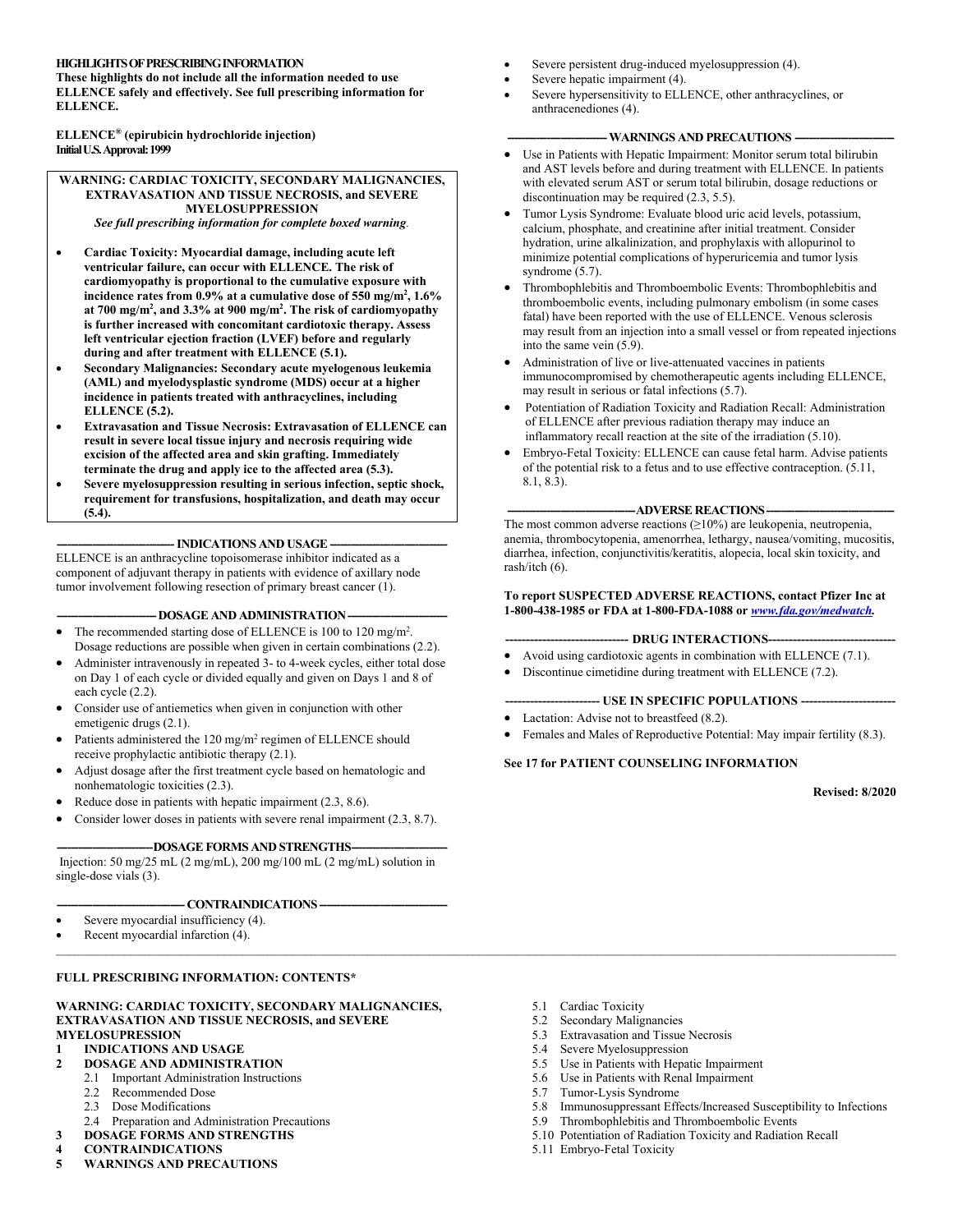# **6 ADVERSE REACTIONS**

- 6.1 Clinical Trials Experience
- 6.2 Post-Marketing Experience
- **7 DRUG INTERACTIONS**
	- 7.1 Cardiotoxic Agents
	- 7.2 Cimetidine
	- 7.3 Other Cytotoxic Drugs
	- 7.4 Radiation Therapy

# **8 USE IN SPECIFIC POPULATIONS**

- 8.1 Pregnancy
	- 8.2 Lactation
	- 8.3 Females and Males of Reproductive Potential
	- 8.4 Pediatric Use
	- 8.5 Geriatric Use
	- 8.6 Hepatic Impairment
	- 8.7 Renal Impairment
- **10 OVERDOSAGE**
- **11 DESCRIPTION**
- **12 CLINICAL PHARMACOLOGY**
	- 12.1 Mechanism of Action 12.3 Pharmacokinetics
- **13 NONCLINICAL TOXICOLOGY** 13.1 Carcinogenesis, Mutagenesis, Impairment of Fertility
- **14 CLINICAL STUDIES**
- 14.1 Adjuvant Treatment of Breast Cancer
- **15 REFERENCES**
- **16 HOW SUPPLIED/STORAGE AND HANDLING**
- **17 PATIENT COUNSELING INFORMATION**

\*Sections or subsections omitted from the full prescribing information are not listed.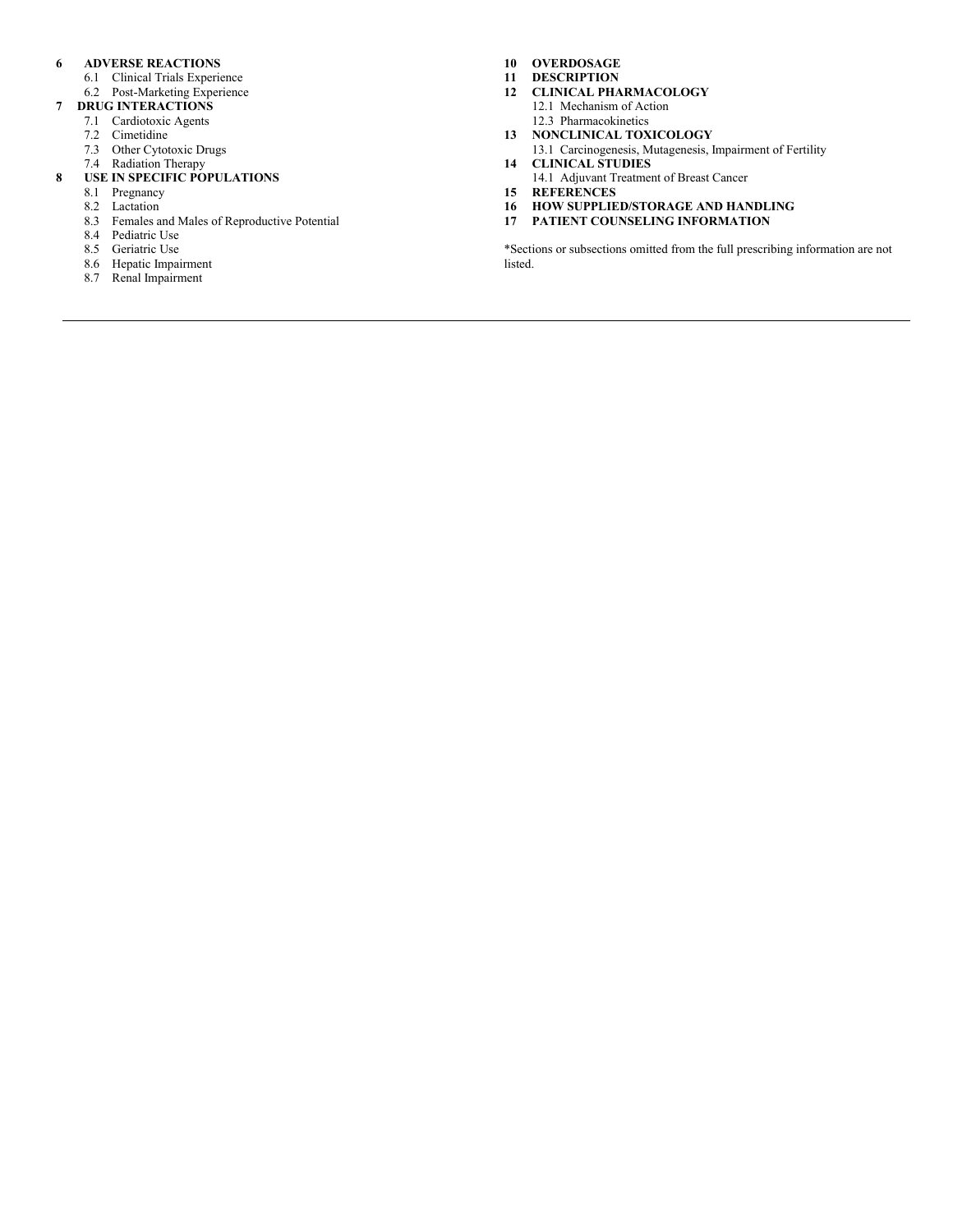# **WARNING: CARDIAC TOXICITY, SECONDARY MALIGNANCIES, EXTRAVASATION AND TISSUE NECROSIS, and SEVERE MYELOSUPPRESSION**

- **• Cardiac Toxicity: Myocardial damage, including acute left ventricular failure, can occur with ELLENCE. The risk of cardiomyopathy is proportional to the cumulative exposure with incidence rates from 0.9% at a cumulative dose of 550 mg/m2, 1.6% at 700 mg/m2, and 3.3% at 900 mg/m2. The risk of cardiomyopathy is further increased with concomitant cardiotoxic therapy. Assess left ventricular ejection fraction (LVEF) before and regularly during and after treatment with ELLENCE [see Warnings and Precautions (5.1)].**
- **• Secondary Malignancies: Secondary acute myelogenous leukemia (AML) and myelodysplastic syndrome (MDS) occur at a higher incidence in patients treated with anthracyclines, including ELLENCE [see Warnings and Precautions (5.2)].**
- **• Extravasation and Tissue Necrosis: Extravasation of ELLENCE can result in severe local tissue injury and necrosis requiring wide excision of the affected area and skin grafting. Immediately terminate the drug and apply ice to the affected area [see Warnings and Precautions (5.3)].**
- **• Severe myelosuppression resulting in serious infection, septic shock, requirement for transfusions, hospitalization, and death may occur [see Warnings and Precautions (5.4)].**

# **1 INDICATIONS AND USAGE**

ELLENCE is indicated as a component of adjuvant therapy in patients with evidence of axillary node tumor involvement following resection of primary breast cancer *[see Clinical Studies (14.1)]*.

### **2 DOSAGE AND ADMINISTRATION**

### **2.1 Important Administration Instructions**

When possible, to reduce the risk of developing cardiotoxicity in patients receiving ELLENCE after stopping treatment with other cardiotoxic agents, especially those with long half-lives such as trastuzumab, delay ELLENCE-based therapy until the other agents have cleared from the circulation *[see Warnings and Precautions (5.1)]*.

Antiemetics may reduce nausea and vomiting; consider use of antiemetics before administration of ELLENCE or when clinically indicated, particularly when given in conjunction with other emetigenic drugs *[see Adverse Reactions (6.1)].*

Patients administered the 120 mg/m<sup>2</sup> regimen of ELLENCE should receive prophylactic antibiotic therapy.

# **2.2 Recommended Dose**

The recommended dose of ELLENCE is 100 to 120 mg/m<sup>2</sup> administered as an intravenous bolus *[see Dosage and Administration (2.4)]*.

The following regimens are recommended:

| CEF-120:   | Cyclophosphamide                  | 75 mg/m <sup>2</sup> oral on Days 1 to 14           |  |  |  |  |
|------------|-----------------------------------|-----------------------------------------------------|--|--|--|--|
|            | <b>ELLENCE</b>                    | $60 \text{ mg/m}^2$ intravenously on Days 1 and 8   |  |  |  |  |
|            | 5-Fluorouracil                    | 500 mg/m <sup>2</sup> intravenously on Days 1 and 8 |  |  |  |  |
|            |                                   | Repeat every 28 days for 6 cycles                   |  |  |  |  |
| $FEC-100:$ | 5-Fluorouracil                    | 500 mg/m <sup>2</sup> intravenously on Day 1        |  |  |  |  |
|            | <b>ELLENCE</b>                    | 100 mg/m <sup>2</sup> intravenously on Day 1        |  |  |  |  |
|            | Cyclophosphamide                  | 500 mg/m <sup>2</sup> intravenously on Day 1        |  |  |  |  |
|            | Repeat every 21 days for 6 cycles |                                                     |  |  |  |  |

Administer ELLENCE in repeated 3- to 4-week cycles. The total dose of ELLENCE may be given on Day 1 of each cycle or divided equally and given on Days 1 and 8 of each cycle.

#### **2.3 Dose Modifications**

ELLENCE dosage adjustments for hematologic and non-hematologic toxicities within a cycle of treatment, is based on nadir platelet counts <50,000/mm<sup>3</sup>, absolute neutrophil counts (ANC) <250/mm<sup>3</sup>, neutropenic fever, or Grades 3/4 nonhematologic toxicity. Reduce ELLENCE Day 1 dose in subsequent cycles to 75% of the Day 1 dose given in the current cycle. Delay Day 1 chemotherapy in subsequent courses of treatment until platelet counts are ≥100,000/mm<sup>3</sup>, ANC≥1500/mm<sup>3</sup>, and nonhematologic toxicities have recovered to  $\leq$  Grade 1.

# *Cardiac Toxicity*

Discontinue ELLENCE in patients who develop signs or symptoms of cardiomyopathy *[see Warnings and Precautions (5.1)].*

### *Bone Marrow Dysfunction*

Consider administering a lower starting dose (75-90 mg/m<sup>2</sup>) for heavily pretreated patients, patients with pre-existing bone marrow depression, or in the presence of neoplastic bone marrow infiltration *[see Warnings and Precautions (5.4)].* For patients receiving a divided dose of ELLENCE (Day 1 and Day 8), the Day 8 dose should be 75% of Day 1 if platelet counts are 75,000-100,000/mm<sup>3</sup> and ANC is 1000 to 1499/mm<sup>3</sup>. If Day 8 platelet counts are <75,000/mm<sup>3</sup>, ANC <1000/mm<sup>3</sup>, or Grades 3/4 nonhematologic toxicity has occurred, omit the Day 8 dose.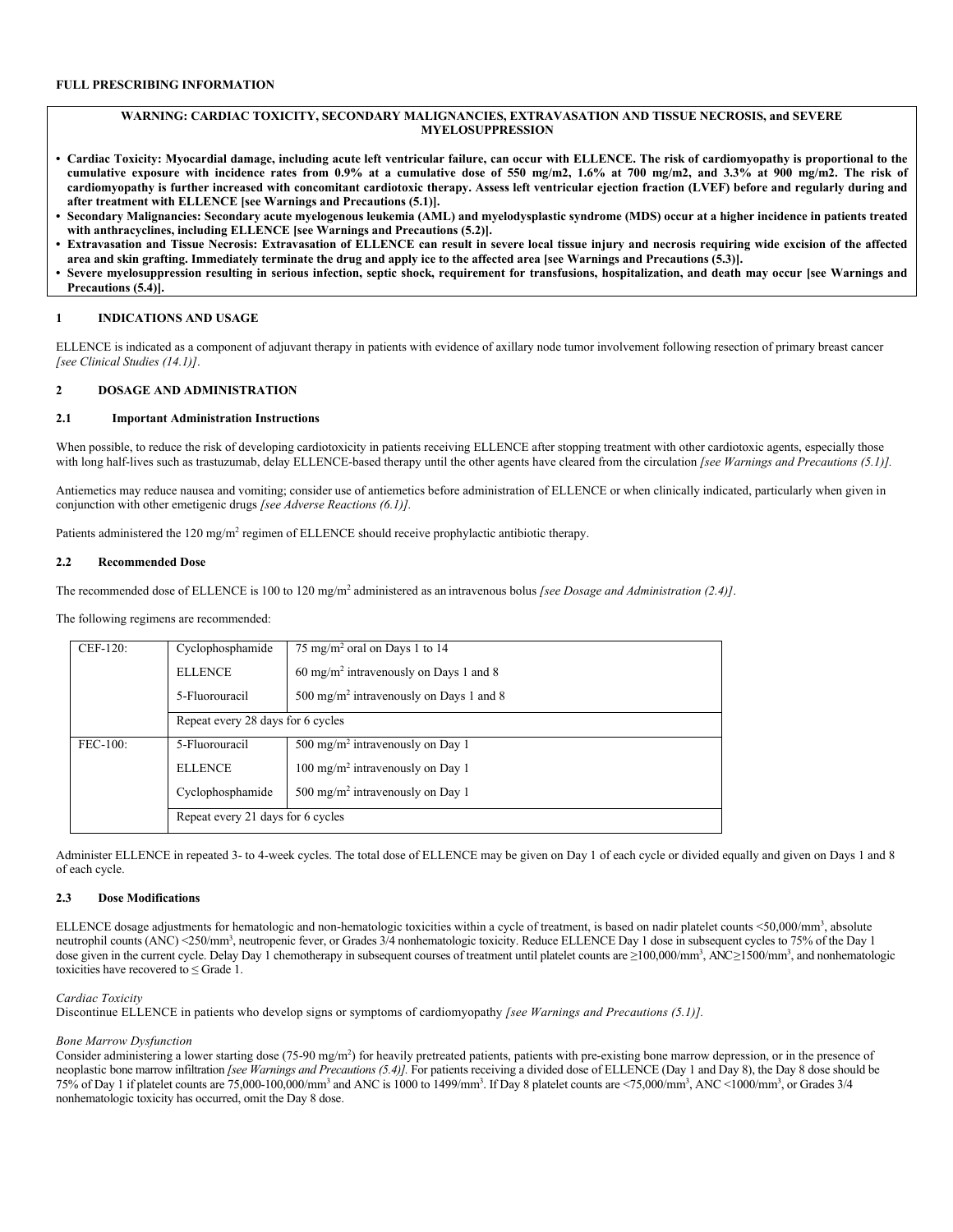# *Hepatic Impairment*

In patients with elevated serum AST or serum total bilirubin concentrations *[see Warnings and Precautions (5.5) and Clinical Pharmacology (12.3)]*, reduce dosage as follows:

- Bilirubin 1.2 to 3 mg/dL or AST 2 to 4 times upper limit of normal 1/2 of recommended starting dose
- Bilirubin  $> 3$  mg/dL or AST  $> 4$  times upper limit of normal 1/4 of recommended starting dose

# *Renal Impairment*

Consider lower doses in patients with severe renal impairment (serum creatinine > 5 mg/dL) *[see Warnings and Precautions (5.6) and Clinical Pharmacology (12.3)]*.

# **2.4 Preparation and Administration Precautions**

# *Preparation*

Storage of the solution for injection at refrigerated conditions can result in the formation of a gelled product. This gelled product will return to a slightly viscous to mobile solution after 2 to a maximum of 4 hours equilibration at controlled room temperature (15-25°C).

Inspect parenteral drug products visually for particulate matter and discoloration prior to administration, whenever solution and container permit.

ELLENCE is a cytotoxic drug. Follow applicable special handling and disposable procedures<sup>1</sup> [see References (15)].

### *Incompatibilities*

Avoid prolonged contact with any solution of an alkaline pH as it will result in hydrolysis of the drug. Do not mix ELLENCE with heparin or fluorouracil due to chemical incompatibility that may lead to precipitation.

ELLENCE can be used in combination with other antitumor agents, but do not mix with other drugs in the same syringe.

# *Administration*

Administer ELLENCE into the tubing of a freely flowing intravenous infusion (0.9% sodium chloride or 5% glucose solution). Patients receiving initial therapy at the recommended starting doses of 100-120 mg/m<sup>2</sup> should generally have ELLENCE infused over 15-20 minutes.

For patients who require lower ELLENCE starting doses due to organ dysfunction or who require modification of ELLENCE doses during therapy, the ELLENCE infusion time may be proportionally decreased, but should not be less than 3 minutes. This technique is intended to minimize the risk of thrombosis or perivenous extravasation, which could lead to severe cellulitis, vesication, or tissue necrosis.

A direct push injection is **not** recommended due to the risk of extravasation, which may occur even in the presence of adequate blood return upon needle aspiration. Venous sclerosis may result from injection into small vessels or repeated injections into the same vein *[see Warnings and Precautions (5.3)].*

### *Storage*

Use ELLENCE within 24 hours of first penetration of the rubber stopper. Discard any unused solution.

# **3 DOSAGE FORMS AND STRENGTHS**

Injection: 50 mg/25 mL (2 mg/mL), 200 mg/100 mL (2 mg/mL) clear red solution in a single-dose vial.

# **4 CONTRAINDICATIONS**

ELLENCE is contraindicated in patients with:

- Severe myocardial insufficiency *[see Warnings and Precautions (5.1)]*
- Recent myocardial infarction or severe arrhythmias, or previous treatment with maximum cumulative dose of anthracyclines *[see Warnings and Precautions (5.1)]*
- Severe persistent drug-induced myelosuppression *[see Warnings and Precautions (5.4)]*
- Severe hepatic impairment (defined as Child-Pugh Class C or serum bilirubin level greater than 5 mg/dL) *[see Warnings and Precautions (5.5)]*
- Severe hypersensitivity to ELLENCE, other anthracyclines, or anthracenediones *[see Adverse Reactions (6.1)]*

# **5 WARNINGS AND PRECAUTIONS**

### **5.1 Cardiac Toxicity**

ELLENCE and other anthracycline drugs can result in either early (or acute) or late (delayed) cardiac toxicity.

The principal manifestations of early cardiac toxicity are sinus tachycardia and/or electrocardiogram (ECG) abnormalities such as non-specific ST-T wave changes. However, tachycardia (including premature ventricular contractions and ventricular tachycardia), bradycardia, as well as atrioventricular and bundle-branch block have been reported. Early cardiac toxicity does not usually predict the subsequent occurrence of delayed cardiotoxicity and generally should not be considered a reason for suspending treatment with ELLENCE.

Delayed cardiac toxicity is manifested by reduced left ventricular ejection fraction (LVEF) and/or signs and symptoms of congestive heart failure (CHF). If it occurs, late cardiotoxicity usually develops late during therapy with ELLENCE or within 2 to 3 months after completion of treatment, but there are reports of it occurring several months to years after treatment termination. In a retrospective survey, including 9144 patients, mostly with solid tumors in advanced stages, the probability of developing CHF increased with increasing cumulative doses of ELLENCE (Figure 1). In another retrospective survey of 469 ELLENCE-treated patients with metastatic or early breast cancer, the reported risk of CHF was comparable to that observed in the larger study of over 9000 patients.

Given the risk of cardiac toxicity, cumulative doses of 900 mg/m<sup>2</sup> ELLENCE should generally be avoided.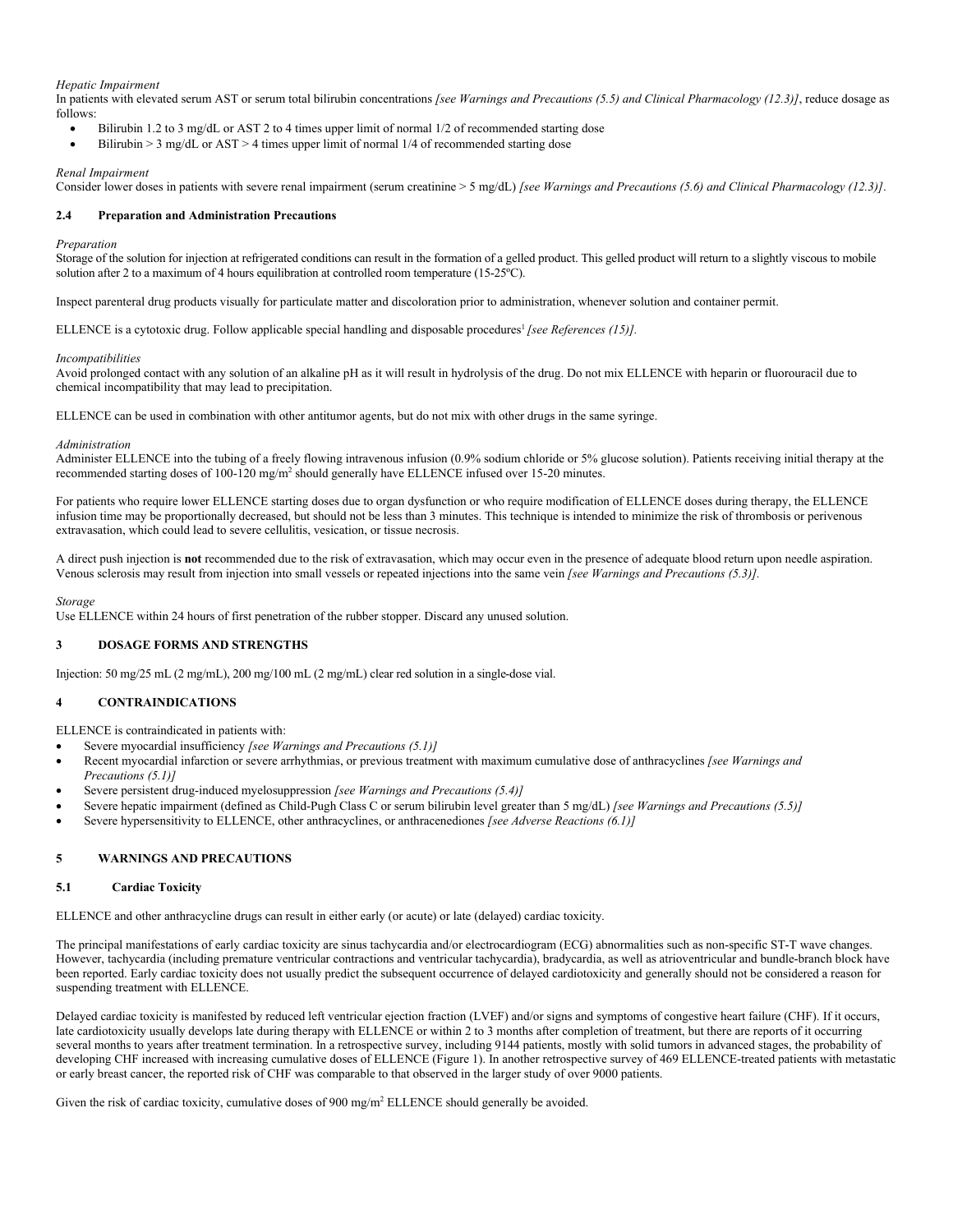# **Figure 1. Risk of CHF in 9144 Patients Treated with ELLENCE**



Prior history of cardiovascular disease, prior or concomitant radiotherapy to the mediastinal/pericardial area, previous therapy with other anthracyclines or anthracenediones, and concomitant use of other cardiotoxic drugs, increase the risk of developing late cardiac toxicity. Avoid administration of ELLENCE in combination with other cardiotoxic drugs. Although not formally tested, it is probable that the toxicity of ELLENCE and other anthracyclines or anthracenediones is additive. Cardiac toxicity with ELLENCE may occur at lower cumulative doses whether or not cardiac risk factors are present. Patients receiving ELLENCE after stopping treatment with other cardiotoxic drugs, especially those with long half-lives such as trastuzumab, may be at increased risk of developing cardiotoxicity *[see Dosage and Administration (2) and Drug Interaction (7.1)]*.

Perform a baseline ECG and evaluation of LVEF prior to initiating treatment with ELLENCE. Monitor LVEF during the course of treatment and consider discontinuation of ELLENCE if LVEF decrease and/or signs or symptoms of CHF develop. Closely monitor patients with other risk factors for cardiac toxicity, particularly prior administration of anthracycline or anthracenedione.

# **5.2 Secondary Malignancies**

The risk of developing secondary acute myelogenous leukemia and myelodysplastic syndrome (MDS), is increased following treatment with ELLENCE and other anthracyclines. Cumulative risk of secondary acute myelogenous leukemia or myelodysplastic syndrome (AML/MDS) of about 0.27% at 3 years, 0.46% at 5 years, and 0.55% at 8 years. These leukemias generally occur within 1 to 3 years of treatment *[see Adverse Reactions (6.1)]*.

# **5.3 Extravasation and Tissue Necrosis**

Extravasation of ELLENCE can result in severe local tissue injury manifesting as blistering, ulceration, and necrosis requiring wide excision of the affected area and skin grafting. Extravasation should be considered if a patient experiences a burning or stinging sensation or shows other evidence indicating peri-venous infiltration or extravasation; however, extravasation may be present in patients who do not experience a stinging or burning sensation or when blood return is present on aspiration of the infusion needle.

Venous sclerosis may result from an injection into a small vessel or from repeated injections into the same vein. Administer ELLENCE slowly into the tubing of a freely running intravenous infusion. Patients receiving initial therapy at the recommended starting doses of 100-120 mg/m<sup>2</sup> should have ELLENCE infused over 15-20 minutes. For patients who require lower ELLENCE starting doses due to organ dysfunction or who require modification of ELLENCE doses during therapy, the ELLENCE infusion time may be proportionally decreased, but should not be less than 3 minutes *[see Dosage and Administration (2.3)].* If possible, avoid veins over joints or in extremities with compromised venous or lymphatic drainage. Facial flushing, as well as local erythematous streaking along the vein, may be indicative of excessively rapid administration. It may precede local phlebitis or thrombophlebitis.

Immediately terminate infusion and restart in another vein if a burning or stinging sensation indicates perivenous infiltration. Perivenous infiltration may occur without causing pain. If extravasation is suspected, immediately discontinue the intravenous injection or continuous intravenous infusion *[see Dosage and Administration* (2.3)]. Apply ice to the site intermittently for 15 minutes, 4 times a day for 3 days. If appropriate, administer dexrazoxane at the site of extravasation as soon as possible and within the first 6 hours after extravasation.

# **5.4 Severe Myelosuppression**

ELLENCE can cause severe myelosuppression *[see Adverse Reactions (6.1)*. Obtain complete blood counts prior to each treatment and carefully monitor patients during treatment for possible clinical complications due to myelosuppression. Delay the next dose of ELLENCE if severe myelosuppression has not improved. Consider dose reduction for patients with prolonged myelosuppression based on the severity of reaction *[see Dosage and Administration (2.3)]*.

## **5.5 Use in Patients with Hepatic Impairment**

The major route of elimination of epirubicin is the hepatobiliary system *[see Clinical Pharmacology (12.3)]*. Evaluate serum total bilirubin and AST levels before and during treatment with ELLENCE. Patients with elevated bilirubin or AST may experience slower clearance of drug with an increase in overall toxicity. Lower doses are recommended in these patients *[see Dosage and Administration (2.2)]*. Patients with severe hepatic impairment have not been evaluated; therefore, do not use ELLENCE in this patient population *[see Contraindications (4)]*.

# **5.6 Use in Patients with Renal Impairment**

Assess serum creatinine before and during therapy. Dosage adjustment is necessary in patients with serum creatinine >5 mg/dL *[see Dosage and Administration (2.2*) *and Clinical Pharmacology (12.3)]*. Patients undergoing dialysis have not been studied.

## **5.7 Tumor-Lysis Syndrome**

ELLENCE can induce tumor lysis syndrome in patients with rapidly growing tumors. Evaluate blood uric acid levels, potassium, calcium, phosphate, and creatinine after initial treatment. Consider hydration, urine alkalinization, and prophylaxis with allopurinol to minimize hyperuricemia and potential complications of tumor lysis syndrome.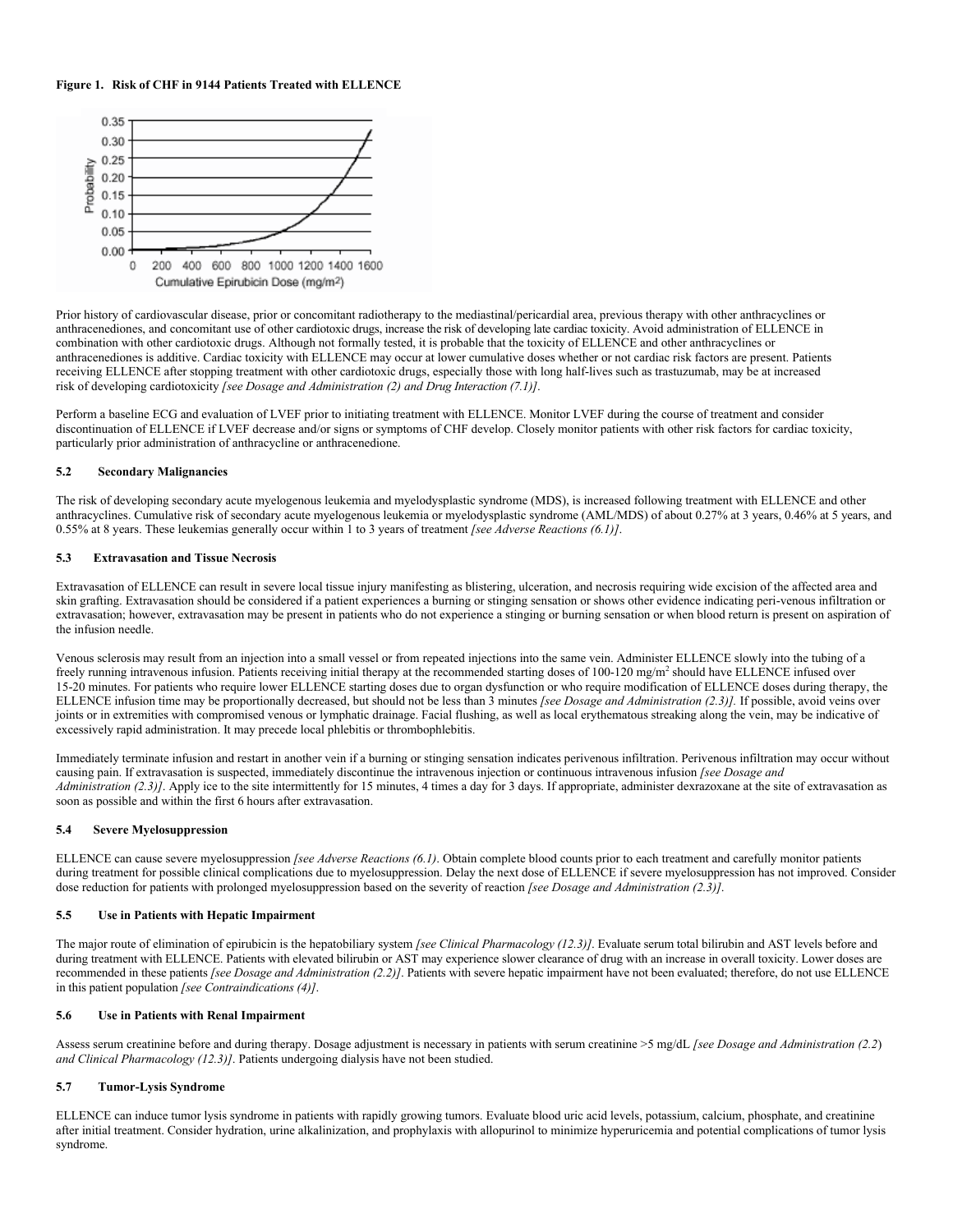# **5.8 Immunosuppressant Effects/Increased Susceptibility to Infections**

Administration of live or live-attenuated vaccines in patients immunocompromised by chemotherapeutic agents including epirubicin, may result in serious or fatal infections. Avoid vaccination with a live vaccine in patients receiving ELLENCE. Killed or inactivated vaccines may be administered; however, the response to such vaccines may be diminished.

# **5.9 Thrombophlebitis and Thromboembolic Events**

Thrombophlebitis and thromboembolic events, including pulmonary embolism (in some cases fatal) have been reported with the use of ELLENCE.

# **5.10 Potentiation of Radiation Toxicity and Radiation Recall**

ELLENCE can increase radiation-induced toxicity to the myocardium, mucosa, skin, and liver. Radiation recall, including but not limited to cutaneous and pulmonary toxicity, can occur in patients who receive ELLENCE after prior radiation therapy.

# **5.11 Embryo-Fetal Toxicity**

Based on findings from animals and its mechanism of action, ELLENCE can cause fetal harm when administered to a pregnant woman; avoid the use of ELLENCE during the 1<sup>st</sup> trimester. Available human data do not establish the presence or absence of major birth defects and miscarriage related to the use of epirubicin during the  $2<sup>nd</sup>$  and  $3<sup>rd</sup>$  trimesters. In animal reproduction studies, epirubicin was embryo-fetal lethal and caused structural abnormalities in rats and rabbits at doses less than the maximum recommended human dose on a body surface area basis. Advise pregnant women and females of reproductive potential of the potential risk to a fetus. Advise female patients of reproductive potential to use effective contraception during treatment and for 6 months after the last dose of ELLENCE. Advise male patients with female partners of reproductive potential to use effective contraception during treatment and for 3 months after the last dose of ELLENCE. Advise male patients with pregnant partners to use condoms during treatment and for at least 7 days after the last dose of ELLENCE *[see Use in Specific Populations (8.1, 8.3), Clinical Pharmacology (12.1), and Nonclinical Toxicology (13.1)]*.

# **6 ADVERSE REACTIONS**

The following clinically significant adverse reactions are described elsewhere in the labeling:

- Cardiac Toxicity *[see Warnings and Precautions (5.1)]*
- Secondary Malignancies *[see Warnings and Precautions (5.2)]*
- Extravasation and Tissue Necrosis *[see Warnings and Precautions (5.3)]*
- Severe Myelosuppression *[see Warnings and Precautions (5.4)]*
- Tumor-Lysis Syndrome *[see Warnings and Precautions (5.7)]*
- Thrombophlebitis and Thromboembolic Events *[see Warnings and Precautions (5.9)]*
- Potentiation of Radiation Toxicity and Radiation Recall *[see Warnings and Precautions (5.10)]*

# **6.1 Clinical Trials Experience**

Because clinical trials are conducted under widely varying conditions, adverse reactions rates observed in the clinical trials of a drug cannot be directly compared to rates in the clinical trials of another drug and may not reflect the rates observed in practice.

The safety of ELLENCE was evaluated in two studies (Studies MA-5 and GFEA-05) evaluating combination regimens in patients with early breast cancer *[see Clinical Studies (14.1)]*. Of the 1260 patients treated in these studies, 620 patients received the higher-dose ELLENCE regimen (FEC-100/CEF-120), 280 patients received the lower-dose ELLENCE regimen (FEC-50), and 360 patients received CMF. Serotonin-specific antiemetic therapy and colony-stimulating factors were not used in these trials. Clinically relevant adverse reactions are summarized in Table 1.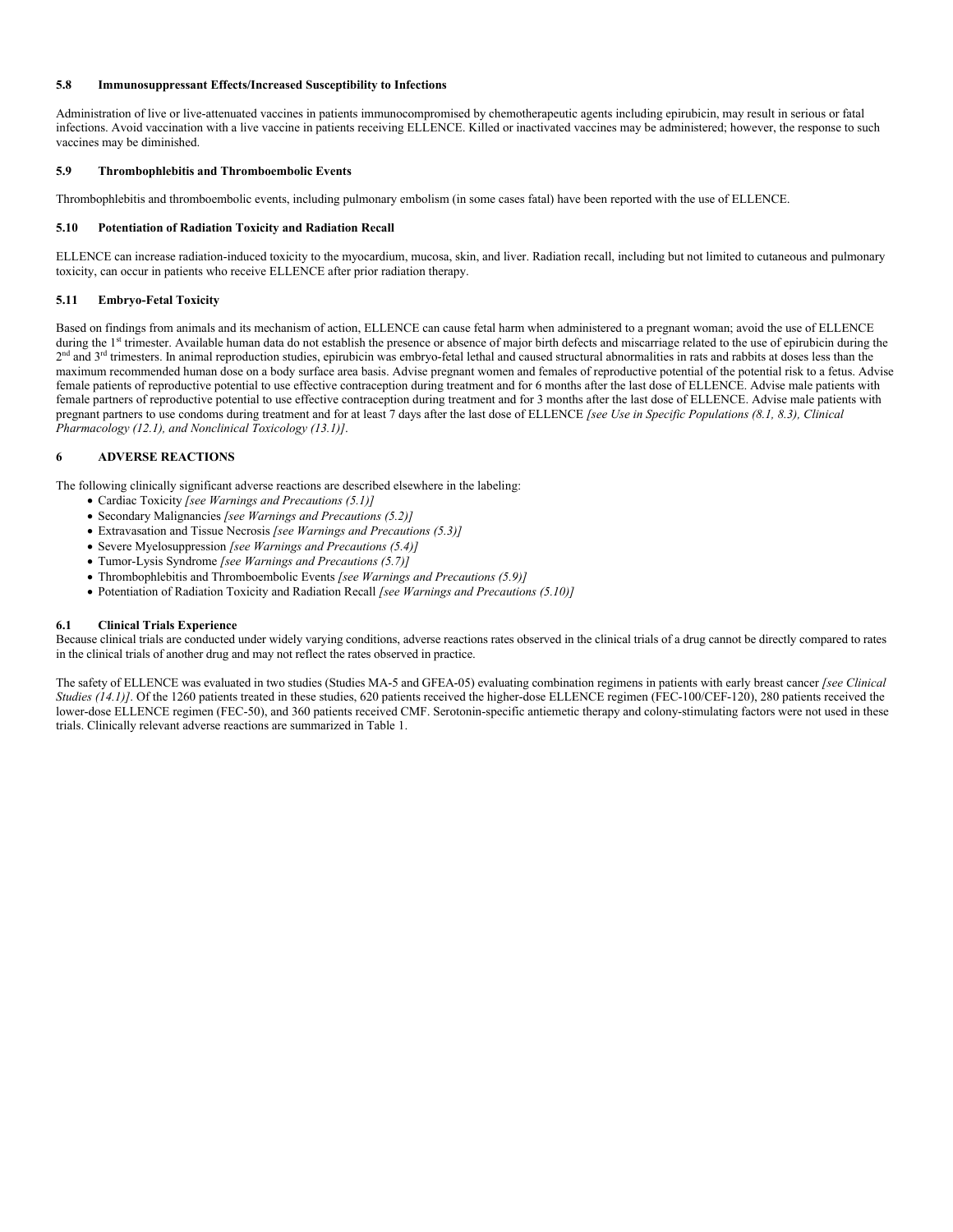# **Table 1. Adverse Reactions in Patients with Early Breast Cancer**

| Event                    | % of Patients |                 |                |                  |            |                  |  |
|--------------------------|---------------|-----------------|----------------|------------------|------------|------------------|--|
|                          |               | FEC-100/CEF-120 | <b>FEC-50</b>  |                  |            | CMF              |  |
|                          | $(N=620)$     |                 | $(N=280)$      |                  | $(N=360)$  |                  |  |
|                          | Grades 1-4    | Grades 3/4      | Grades 1-4     | Grades 3/4       | Grades 1-4 | Grades 3/4       |  |
| Hematologic              |               |                 |                |                  |            |                  |  |
| Leukopenia               | 80            | 59              | 50             | 1.5              | 98         | 60               |  |
| Neutropenia              | 80            | 67              | 54             | 11               | 96         | 78               |  |
| Anemia                   | 72            | 6               | 13             | $\boldsymbol{0}$ | 71         | 0.9              |  |
| Thrombocytopenia         | 49            | 5               | 4.6            | $\mathbf{0}$     | 51         | 3.6              |  |
| <b>Endocrine</b>         |               |                 |                |                  |            |                  |  |
| Amenorrhea               | 72            | $\mathbf{0}$    | 69             | $\mathbf{0}$     | 68         | $\boldsymbol{0}$ |  |
| Hot flashes              | 39            | $\overline{4}$  | 5              | $\mathbf{0}$     | 69         | 6                |  |
| <b>Body as a Whole</b>   |               |                 |                |                  |            |                  |  |
| Lethargy                 | 46            | 1.9             | 1.1            | $\boldsymbol{0}$ | 73         | 0.3              |  |
| Fever                    | 5             | $\theta$        | 1.4            | $\mathbf{0}$     | 4.5        | $\boldsymbol{0}$ |  |
| <b>Gastrointestinal</b>  |               |                 |                |                  |            |                  |  |
| Nausea/vomiting          | 92            | 25              | 83             | 22               | 85         | 6                |  |
| Mucositis                | 59            | 9               | 9              | $\mathbf{0}$     | 53         | 1.9              |  |
| Diarrhea                 | 25            | 0.8             | $\overline{7}$ | $\boldsymbol{0}$ | 51         | 2.8              |  |
| Anorexia                 | 2.9           | $\mathbf{0}$    | 1.8            | $\mathbf{0}$     | 6          | 0.3              |  |
| <b>Infection</b>         |               |                 |                |                  |            |                  |  |
| Infection                | 22            | 1.6             | 15             | $\boldsymbol{0}$ | 26         | 0.6              |  |
| Febrile neutropenia      | NA            | 6               | $\mathbf{0}$   | $\mathbf{0}$     | NA         | 1.1              |  |
| Ocular                   |               |                 |                |                  |            |                  |  |
| Conjunctivitis/keratitis | 15            | $\mathbf{0}$    | 1.1            | $\mathbf{0}$     | 38         | $\mathbf{0}$     |  |
| <b>Skin</b>              |               |                 |                |                  |            |                  |  |
| Alopecia                 | 96            | 57              | 70             | 19               | 84         | 7                |  |
| Local toxicity           | 20            | 0.3             | 2.5            | 0.4              | 8          | $\mathbf{0}$     |  |
| Rash/itch                | 9             | 0.3             | 1.4            | $\boldsymbol{0}$ | 14         | $\boldsymbol{0}$ |  |
| Skin changes             | 4.7           | $\mathbf{0}$    | 0.7            | $\mathbf{0}$     | 7          | $\mathbf{0}$     |  |

FEC & CEF = cyclophosphamide + ELLENCE + fluorouracil; CMF = cyclophosphamide + methotrexate + fluorouracil; NA = not available Grade 1 or 2 changes in transaminase levels were observed but were more frequently seen with CMF than with CEF.

### Delayed Events

Table 2 describes the incidence of delayed adverse reactions in patients participating in the MA-5 and GFEA-05 trials.

# **Table 2. Long-Term Adverse Reactions in Patients with Early Breast Cancer**

|                            | % of Patients                       |                            |                         |  |
|----------------------------|-------------------------------------|----------------------------|-------------------------|--|
| Event                      | <b>FEC-100/CEF-120</b><br>$(N=620)$ | <b>FEC-50</b><br>$(N=280)$ | <b>CMF</b><br>$(N=360)$ |  |
| <b>Cardiac</b> events      |                                     |                            |                         |  |
| Asymptomatic drops in LVEF | $2.1*$                              | 1.4                        | $0.8*$                  |  |
| <b>CHF</b>                 | 1.5                                 | 0.4                        | 0.3                     |  |
| Leukemia                   |                                     |                            |                         |  |
| AML                        | 0.8                                 | $\mathbf{0}$               | 0.3                     |  |

\*In study MA-5, cardiac function was not monitored after 5 years.

Two cases of acute lymphoid leukemia (ALL) were also observed in patients receiving ELLENCE. However, an association between anthracyclines such as ELLENCE and ALL has not been clearly established.

#### *Hematologic*

Dose-dependent, reversible leukopenia and/or neutropenia is the predominant manifestation of hematologic toxicity associated with ELLENCE and represents the most common acute dose-limiting toxicity of this drug. In most cases, the white blood cell (WBC) nadir is reached 10 to 14 days from drug administration. Leukopenia/neutropenia is usually transient, with WBC and neutrophil counts generally returning to normal values by Day 21 after drug administration. As with other cytotoxic agents, ELLENCE at the recommended dose in combination with cyclophosphamide and fluorouracil can produce severe leukopenia and neutropenia. Severe thrombocytopenia and anemia may also occur. Clinical consequences of severe myelosuppression include fever, infection, septicemia, septic shock, hemorrhage, tissue hypoxia, symptomatic anemia, or death. If myelosuppressive complications occur, use appropriate supportive measures (e.g., intravenous antibiotics, colony-stimulating factors, transfusions). Myelosuppression requires careful monitoring. Assess total and differential WBC, red blood cell (RBC), and platelet counts before and during each cycle of therapy with ELLENCE *[see Warnings and Precautions (5.4)].*

# *Gastrointestinal*

A dose-dependent mucositis (mainly oral stomatitis, less often esophagitis) may occur in patients treated with ELLENCE. Clinical manifestations of mucositis may include a pain or burning sensation, erythema, erosions, ulcerations, bleeding, or infections. Mucositis generally appears early after drug administration and, if severe, may progress over a few days to mucosal ulcerations; most patients recover from this adverse event by the third week of therapy. Hyperpigmentation of the oral mucosa may also occur. Nausea, vomiting, and occasionally diarrhea and abdominal pain can also occur. Severe vomiting and diarrhea may produce dehydration. Antiemetics may reduce nausea and vomiting; consider prophylactic use of antiemetics before therapy *[see Dosage and Administration (2.1)]*.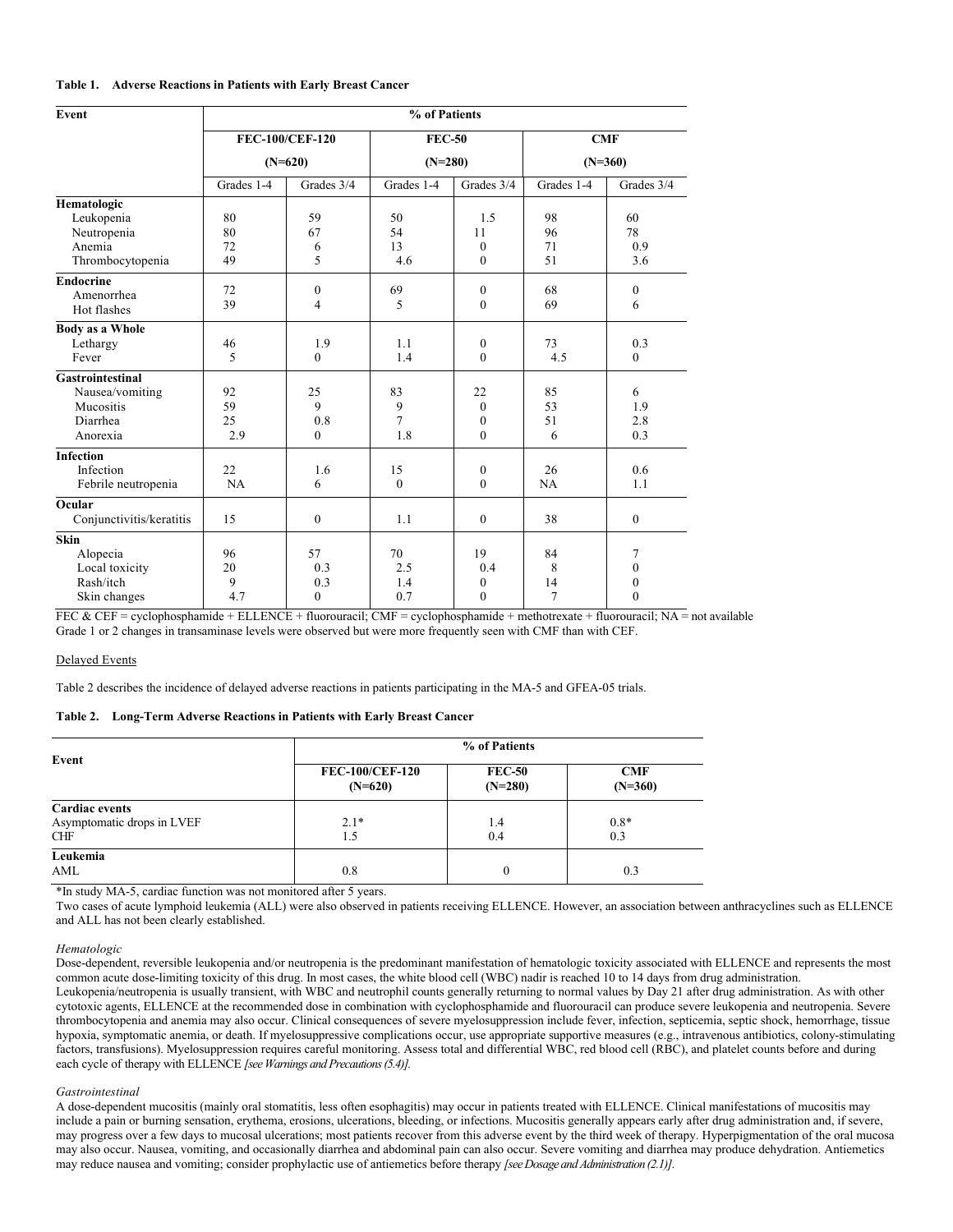# *Cutaneous and Hypersensitivity Reactions*

Alopecia occurs frequently, but is usually reversible, with hair regrowth occurring within 2 to 3 months from the termination of therapy. Flushes, skin and nail hyperpigmentation, photosensitivity, and hypersensitivity to irradiated skin (radiation-recall reaction) have been observed. Urticaria and anaphylaxis have been reported in patients treated with ELLENCE; signs and symptoms of these reactions may vary from skin rash and pruritus to fever, chills, and shock.

#### *Cardiovascular*

Serious drug-related cardiovascular adverse events that occurred during clinical trials with ELLENCE, administered in different indications, include ventricular tachycardia, AV block, bundle branch block, bradycardia and thromboembolism.

#### *Secondary Leukemia*

An analysis of 7110 patients who received adjuvant treatment with ELLENCE in controlled clinical trials as a component of poly-chemotherapy regimens for early breast cancer, showed a cumulative risk of secondary acute myelogenous leukemia or myelodysplastic syndrome (AML/MDS) of about 0.27% (approximate 95% CI, 0.14-0.40) at 3 years, 0.46% (approximate 95% CI, 0.28-0.65) at 5 years, and 0.55% (approximate 95% CI, 0.33-0.78) at 8 years. The risk of developing AML/MDS increased with increasing ELLENCE cumulative doses as shown in Figure 2.

**Figure 2. Risk of AML/MDS in 7110 Patients Treated with ELLENCE**



The cumulative probability of developing AML/MDS was found to be particularly increased in patients who received more than the maximum recommended cumulative dose of ELLENCE (720 mg/m<sup>2</sup>) or cyclophosphamide (6,300 mg/m<sup>2</sup>), as shown in Table 3.

|  | Table 3. Cumulative Probability of AML/MDS in Relation to Cumulative Doses of ELLENCE and Cyclophosphamide |  |  |
|--|------------------------------------------------------------------------------------------------------------|--|--|
|  |                                                                                                            |  |  |

| Years from                | Cumulative Probability of Developing AML/MDS<br>$% (95\% CI)$ |                           |                              |                                  |  |  |
|---------------------------|---------------------------------------------------------------|---------------------------|------------------------------|----------------------------------|--|--|
| Treatment<br><b>Start</b> |                                                               |                           |                              |                                  |  |  |
|                           | Cyclophosphamide Cumulative Dose<br>≤6,300 mg/m <sup>2</sup>  |                           |                              | Cyclophosphamide Cumulative Dose |  |  |
|                           |                                                               |                           | $>6,300 \text{ mg/m}^2$      |                                  |  |  |
|                           | <b>ELLENCE</b> Cumulative                                     | <b>ELLENCE</b> Cumulative | <b>ELLENCE</b> Cumulative    | <b>ELLENCE</b> Cumulative        |  |  |
|                           | Dose                                                          | Dose                      | Dose                         | Dose                             |  |  |
|                           | $\leq$ 720 mg/m <sup>2</sup>                                  | $>720 \text{ mg/m}^2$     | $\leq$ 720 mg/m <sup>2</sup> | $>720 \text{ mg/m}^2$            |  |  |
|                           | $N = 4760$                                                    | $N = 111$                 | $N = 890$                    | $N = 261$                        |  |  |
| 3                         | $0.12(0.01 - 0.22)$                                           | $0.00(0.00-0.00)$         | $0.12(0.00-0.37)$            | $4.37(1.69-7.05)$                |  |  |
| 5                         | $0.25(0.08-0.42)$                                             | $2.38(0.00-6.99)$         | $0.31(0.00-0.75)$            | $4.97(2.06 - 7.87)$              |  |  |
| 8                         | $0.37(0.13-0.61)$                                             | $2.38(0.00-6.99)$         | $0.31(0.00-0.75)$            | $4.97(2.06 - 7.87)$              |  |  |

# **6.2 Post-Marketing Experience**

The following adverse reactions have been identified during post-approval use of ELLENCE. Because these reactions are reported voluntarily from a population of uncertain size, it is not always possible to reliably estimate their frequency or establish a causal relationship to drug exposure.

Infections and infestations: sepsis, pneumonia

Immune system disorders: anaphylaxis

Metabolism and nutrition disorders: dehydration, hyperuricemia

Vascular disorders: shock, hemorrhage, embolism arterial, thrombophlebitis, phlebitis

Respiratory, thoracic and mediastinal disorders: pulmonary embolism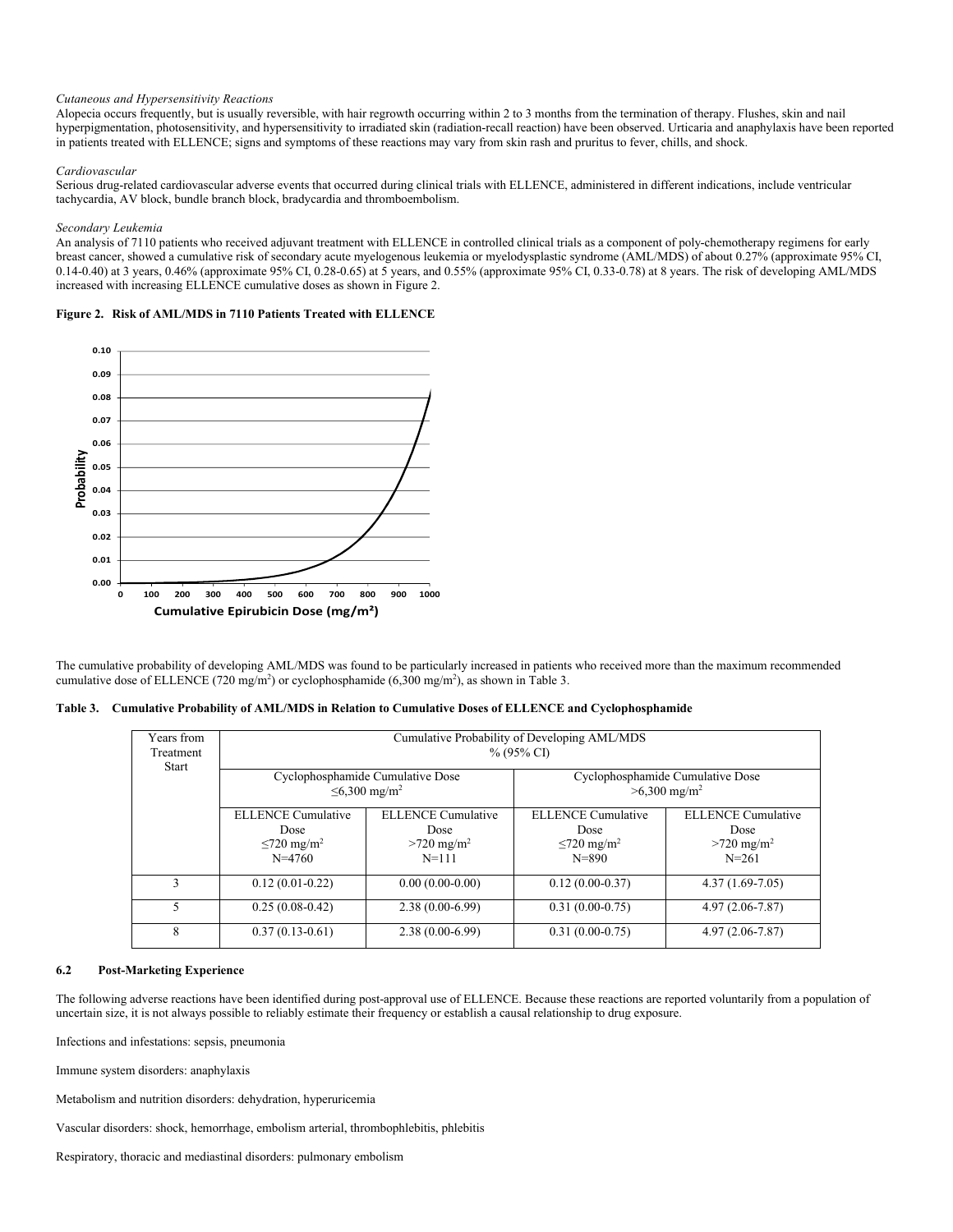Gastrointestinal disorders: erosions, ulcerations, pain or burning sensation, bleeding, hyperpigmentation of the oral mucosa

Skin and subcutaneous tissue disorders: erythema, flushes, skin and nail hyperpigmentation, photosensitivity, hypersensitivity to irradiated skin (radiation-recall reaction), urticaria

Renal and urinary disorders: red coloration of urine for 1 to 2 days after administration

General disorders and administration site conditions: fever, chills

Injury, poisoning and procedural complications: chemical cystitis (following intravesical administration)

# **7 DRUG INTERACTIONS**

#### **7.1 Cardiotoxic Agents**

Closely monitor cardiac function when ELLENCE is used in combination with other cardiotoxic agents. Patients receiving ELLENCE after stopping treatment with other cardiotoxic agents, especially those with long half-lives such as trastuzumab, may be at an increased risk of developing cardiotoxicity *[see Dosage and Administration (2) and Warnings and Precautions(5.1)]*. Trastuzumab may persist in the circulation for up to 7 months. Therefore, avoid anthracycline-based therapy for up to 7 months after stopping trastuzumab when possible. Monitor the patient's cardiac function closely if anthracyclines are used before this time.

Concomitant use of ELLENCE with other cardioactive compounds that could cause heart failure (e.g., calcium channel blockers), requires close monitoring of cardiac function throughout treatment.

#### **7.2 Cimetidine**

Cimetidine increases the exposure to epirubicin *[see Clinical Pharmacology (12.3)].* Discontinue cimetidine during treatment with ELLENCE.

#### **7.3 Other Cytotoxic Drugs**

ELLENCE used in combination with other cytotoxic drugs may show on-treatment additive toxicity, especially hematologic and gastrointestinal effects.

#### **Paclitaxel:**

The administration of epirubicin immediately prior to or after paclitaxel increased the systemic exposure of epirubicin, epirubicinol and 7-deoxydoxorubicin aglycone *[see Clinical Pharmacology (12.3)].*

#### **Docetaxel:**

The administration of epirubicin immediately prior to or after docetaxel did not have an effect on the systemic exposure of epirubicin, but increased the systemic exposure of epirubicinol and 7-deoxydoxorubicin aglycone *[see Clinical Pharmacology (12.3)].*

# **7.4 Radiation Therapy**

There are few data regarding the coadministration of radiation therapy and ELLENCE. In adjuvant trials of ELLENCE-containing CEF-120 or FEC-100 chemotherapies, breast irradiation was delayed until after chemotherapy was completed. This practice resulted in no apparent increase in local breast cancer recurrence relative to published accounts in the literature. A small number of patients received ELLENCE-based chemotherapy concomitantly with radiation therapy but had chemotherapy interrupted in order to avoid potential overlapping toxicities. It is likely that use of ELLENCE with radiotherapy may sensitize tissues to the cytotoxic actions of irradiation. Administration of ELLENCE after previous radiation therapy may induce an inflammatory recall reaction at the site of the irradiation.

# **8 USE IN SPECIFIC POPULATIONS**

# **8.1 Pregnancy**

#### Risk Summary

Based on findings from animal studies and its mechanism of action, ELLENCE can cause fetal harm when administered to a pregnant woman *[see Clinical Pharmacology (12.1)]*; avoid the use of ELLENCE during the 1<sup>st</sup> trimester. Available human data do not establish the presence or absence of major birth defects and miscarriage related to the use of epirubicin during the 2<sup>nd</sup> and 3<sup>rd</sup> trimesters. There are reports of fetal and/or neonatal cardiotoxicity following in utero exposure to epirubicin *(see Clinical Considerations).* In animal reproduction studies in pregnant rats, epirubicin was embryo-fetal lethal and caused structural abnormalities when administered during organogenesis at doses less than the maximum recommended human dose on a body surface area basis (*see Data*). Advise pregnant women and females of reproductive potential of the potential risk to a fetus.

The estimated background risk of major birth defects and miscarriage for the indicated population is unknown. In the U.S. general population, the estimated background risk of major birth defects and miscarriage in clinically recognized pregnancies is 2 to 4% and 15 to 20%, respectively.

### Clinical Considerations

#### *Fetal/Neonatal Adverse Reactions*

There have been rare reports of fetal and/or neonatal transient ventricular hypokinesia, transient elevation of cardiac enzymes, and a case of fetal demise from suspected anthracycline-induced cardiotoxicity following in utero exposure to epirubicin in  $2<sup>nd</sup>$  and/or  $3<sup>rd</sup>$  trimesters. Cardiotoxicity is a known risk of anthracycline treatment in adults *[see Warnings and Precautions (5.1)]*. Monitor the fetus and/or neonate for cardiotoxicity and perform testing consistent with community standards of care.

#### Data

#### *Animal Data*

Intravenous administration of 0.8 mg/kg/day epirubicin(about 0.04 times the maximum recommended single human dose on a body surface area basis) to rats during Days 5 to 15 of gestation resulted in embryofetal lethality (increased resorptions and post-implantation loss) and caused fetal growth retardation (decreased body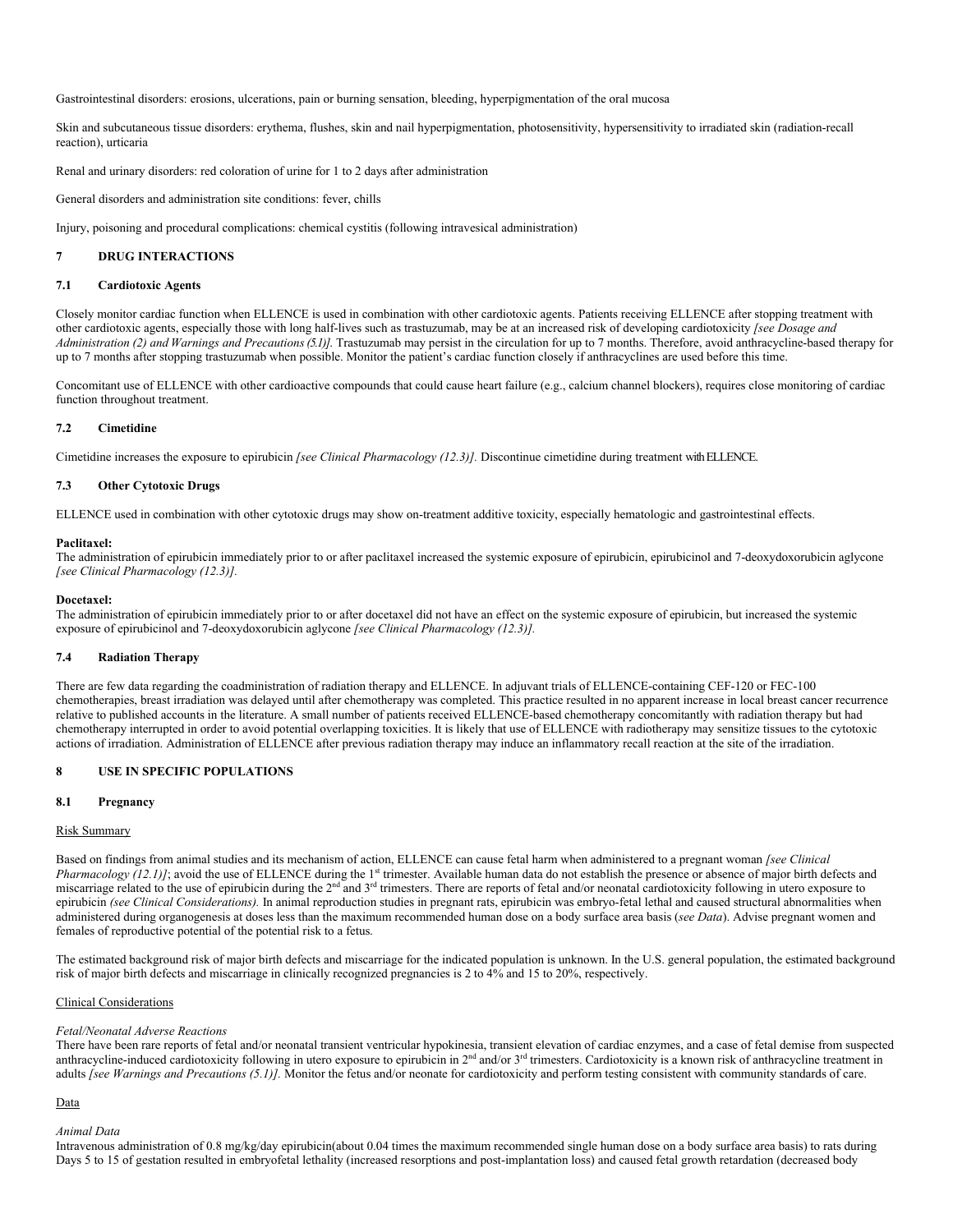weight).Intravenous administration of 2 mg/kg/day epirubicin (about 0.1 times the maximum recommended single human dose on a body surface area basis) to rats on Days 9 and 10 of gestation resulted in embryo-fetal lethality (increased late resorptions, post-implantation losses, and dead fetuses; and decreased live fetuses), retarded fetal growth (decreased body weight), and caused decreased placental weight and numerous external (anal atresia, misshapen tail, abnormal genital tubercle), visceral (primarily gastrointestinal, urinary, and cardiovascular systems), and skeletal (deformed long bones and girdles, rib abnormalities, irregular spinal ossification) malformations. Administration of intravenous epirubicin to rabbits at doses up to 0.2 mg/kg/day (about 0.02 times the maximum recommended single human dose on a body surface area basis) during Days 6 to 18 of gestation was not teratogenic, but a maternally toxic dose of 0.32 mg/kg/day increased abortions and delayed ossification. Administration of a maternally toxic intravenous dose of 1 mg/kg/day epirubicin to rabbits (about 0.1 times the maximum recommended single human dose on a body surface area basis) on Days 10 to 12 of gestation induced abortion, but no other signs of teratogenicity were observed. When doses up to 0.5 mg/kg/day epirubicin were administered to rat dams from Day 17 of gestation to Day 21 after delivery (about 0.025 times the maximum recommended single human dose on a body surface area basis), no permanent changes were observed in the development, functional activity, behavior, or reproductive performance of the offspring.

### **8.2 Lactation**

# Risk Summary

There are no data on the presence of epirubicin in human milk, the effects on the breastfed child, or the effects on milk production. Epirubicin is present in rat milk *(see Data)*. When a drug is present in animal milk it is likely the drug will be present in human milk. Because of the potential for serious adverse reactions in the breastfed child, advise lactating women not to breastfeed during treatment with ELLENCE and for at least 7 days after the last dose.

#### Data

#### *Animal Data*

In a peri- and post-natal study, epirubicin was present in milk of rats treated with 0.5 mg/kg/day epirubicin (about 0.025 times the maximum recommended human dose on a body surface area basis).

# **8.3 Females and Males of Reproductive Potential**

# **Pregnancy Testing**

Verify the pregnancy status in female patients of reproductive potential prior to initiating ELLENCE.

#### Contraception

#### *Females*

ELLENCE can cause fetal harm when administered to a pregnant woman *[see Use in Specific Populations (8.1)]*. Advise female patients of reproductive potential to use effective contraception during treatment and for 6 months after the last dose of ELLENCE.

#### *Males*

Based on its mechanism of action and genotoxicity studies, advise male patients with female partners of reproductive potential to use effective contraception during treatment and for 3 months after the last dose of ELLENCE. Advise male patients with pregnant partners use condoms during treatment and for at least 7 days after the last dose of ELLENCE *[see Clinical Pharmacology (12.1) and Nonclinical Toxicology (13.1)]*.

#### **Infertility**

#### *Females*

Based on clinical findings and animal studies, ELLENCE may impair female fertility and result in amenorrhea. Premature menopause can occur. Recovery of menses and ovulation is related to age at treatment *[see Nonclinical Toxicology (13.1)].*

#### *Males*

Based on clinical findings and animal studies, ELLENCE may cause oligospermia, azoospermia, and permanent loss of fertility. Sperm counts have been reported to return to normal levels in some men. This may occur several years after the end of therapy *[see Nonclinical Toxicology (13.1)].*

#### **8.4 Pediatric Use**

Safety and effectiveness of ELLENCE have not been established in pediatric patients. Pediatric patients may be at greater risk for anthracycline-induced acute manifestations of cardiotoxicity or late cardiovascular dysfunction. The pharmacokinetics of epirubicin in pediatric patients have not been evaluated.

#### **8.5 Geriatric Use**

Clinical experience in patients who were 65 years of age and older who received ELLENCE chemotherapy regimens for primary breast cancer showed no overall differences in safety and effectiveness compared with younger patients.

In elderly female patients, closely monitor for increased toxicity due to the risk of decreased clearance of epirubicin *[see Clinical Pharmacology (12.3)].*

#### **8.6 Hepatic Impairment**

Epirubicin is eliminated by both hepatic metabolism and biliary excretion and clearance is reduced in patients with hepatic dysfunction. Do not treat patients with severe hepatic impairment with ELLENCE *[see Contraindications (4)]*. Reduce the starting dose for patients with less severe hepatic impairment *[see Dosage and Administration (2.2) and Clinical Pharmacology (12.3)].*

# **8.7 Renal Impairment**

No significant alterations in the pharmacokinetics of epirubicin or its major metabolite, epirubicinol, have been observed in patients with serum creatinine <5 mg/dL. Consider lower doses in patients with severe renal impairment (serum creatinine >5 mg/dL), as a reduction in plasma clearance was reported in these patients*[see Dosage and Administration (2.3) and Clinical Pharmacology (12.3)].*Patients on dialysis have not been studied.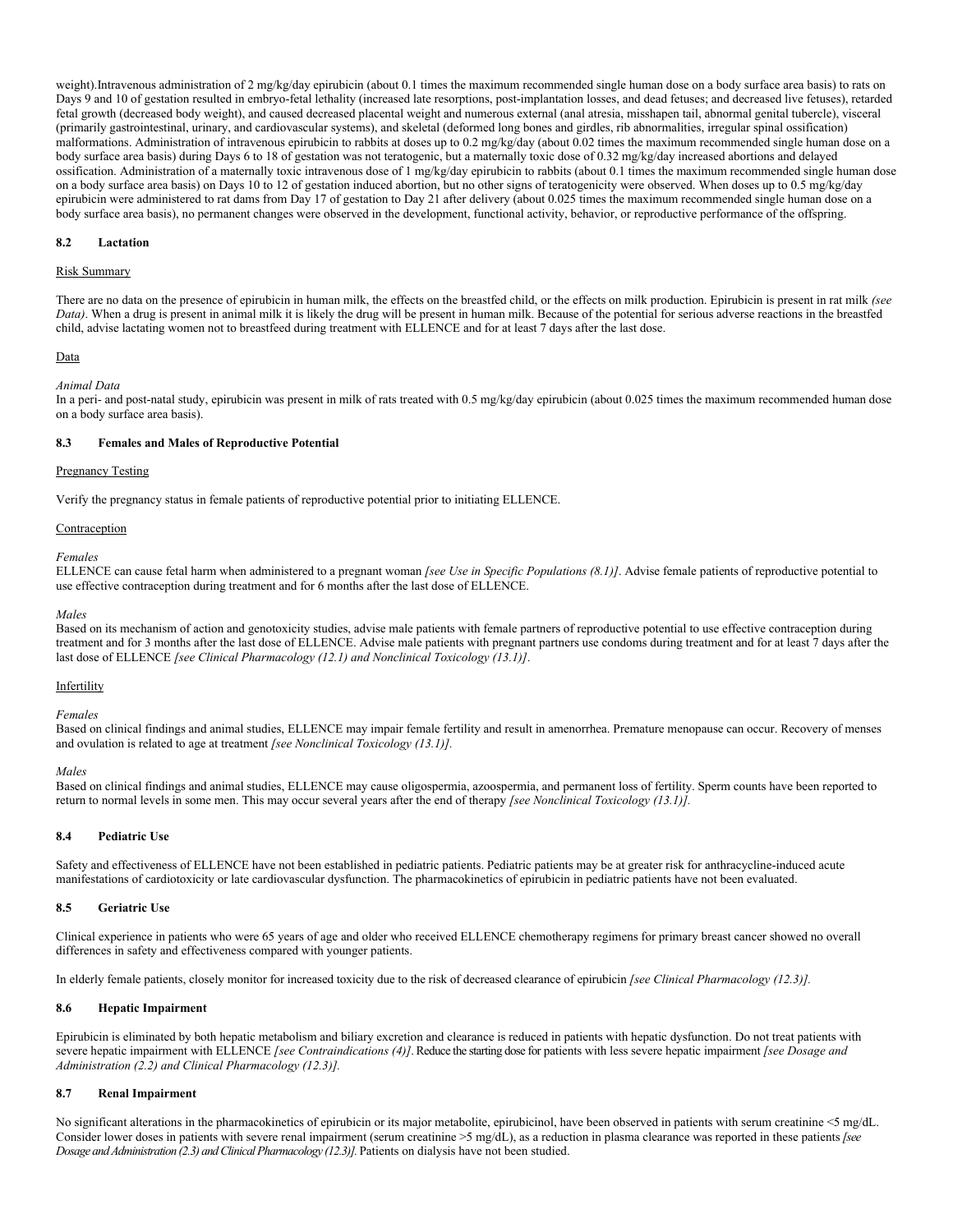# **10 OVERDOSAGE**

There is no known antidote for overdoses of ELLENCE. A 36-year-old man with non-Hodgkin's lymphoma received a daily 95 mg/m<sup>2</sup> dose of ELLENCE for 5 consecutive days. Five days later, he developed bone marrow aplasia, grade 4 mucositis, and gastrointestinal bleeding. No signs of acute cardiac toxicity were observed. He was treated with antibiotics, colony-stimulating factors, and antifungal agents, and recovered completely. A 63-year-old woman with breast cancer and liver metastasis received a single 320 mg/m<sup>2</sup> dose of ELLENCE. She was hospitalized with hyperthermia and developed multiple organ failure (respiratory and renal), with lactic acidosis, increased lactate dehydrogenase, and anuria. Death occurred within 24 hours after administration of ELLENCE. Additional instances of administration of doses higher than recommended have been reported at doses ranging from 150 to 250 mg/m<sup>2</sup>. The observed adverse events in these patients were qualitatively similar to known toxicities of epirubicin. Most of the patients recovered with appropriate supportive care.

If an overdose occurs, provide supportive treatment (including antibiotic therapy, blood and platelet transfusions, colony-stimulating factors, and intensive care as needed) until the recovery of toxicities. Delayed CHF has been observed months after anthracycline administration. Observe patients carefully over time for signs of CHF and provided with appropriate supportive therapy.

# **11 DESCRIPTION**

ELLENCE (epirubicin hydrochloride injection) is an anthracycline topoisomerase inhibitor for intravenous administration. ELLENCE is supplied as a sterile, clear, red solution and is available in polypropylene vials containing 50 and 200 mg of epirubicin hydrochloride as a preservative-free, ready-to-use solution. Each milliliter of solution contains 2 mg of epirubicin hydrochloride. Inactive ingredients include 9 mg sodium chloride, USP, and water for injection, USP. The pH of the solution has been adjusted to 3.0 with hydrochloric acid and/or sodium hydroxide, NF.

Epirubicin hydrochloride is the 4-epimer of doxorubicin and is a semi-synthetic derivative of daunorubicin. The chemical name is (8S-*cis*)-10-[(3-amino-2,3,6-trideoxyα-L- *arabino*-hexopyranosyl)oxy]-7,8,9,10-tetrahydro6,8,11-trihydroxy-8-(hydroxyacetyl)-1-methoxy-5,12-naphthacenedione hydrochloride. The active ingredient is a red-orange hygroscopic powder, with the empirical formula  $C_{27}H_{29}NO_{11}$  HCl and a molecular weight of 579.95. The structural formula is as follows:



### **12 CLINICAL PHARMACOLOGY**

#### **12.1 Mechanism of Action**

Epirubicin is an anthracycline cytotoxic agent. Although it is known that anthracyclines can interfere with a number of biochemical and biological functions within eukaryotic cells, the precise mechanisms of epirubicin's cytotoxic and/or antiproliferative properties have not been completely elucidated.

Epirubicin forms a complex with DNA by intercalation of its planar rings between nucleotide base pairs, with consequent inhibition of nucleic acid (DNA and RNA) and protein synthesis.

Such intercalation triggers DNA cleavage by topoisomerase II, resulting in cytocidal activity. Epirubicin also inhibits DNA helicase activity, preventing the enzymatic separation of double-stranded DNA and interfering with replication and transcription. Epirubicin is also involved in oxidation/reduction reactions by generating cytotoxic free radicals. The antiproliferative and cytotoxic activity of epirubicin is thought to result from these or other possible mechanisms.

Epirubicin is cytotoxic in vitro to a variety of established murine and human cell lines and primary cultures of human tumors. It is also active in vivo against a variety of murine tumors and human xenografts in athymic mice, including breast tumors.

### **12.3 Pharmacokinetics**

Epirubicin pharmacokinetics are linear over the dose range of 60 to 150 mg/m<sup>2</sup> and plasma clearance is not affected by the duration of infusion or administration schedule. Pharmacokinetic parameters for epirubicin following 6- to 10-minute, single-dose intravenous infusions of ELLENCE at doses of 60 to 150 mg/m<sup>2</sup> in patients with solid tumors are shown in Table 4. The plasma concentration declined in a triphasic manner with mean half-lives for the alpha, beta, and gamma phases of about 3 minutes, 2.5 hours, and 33 hours, respectively.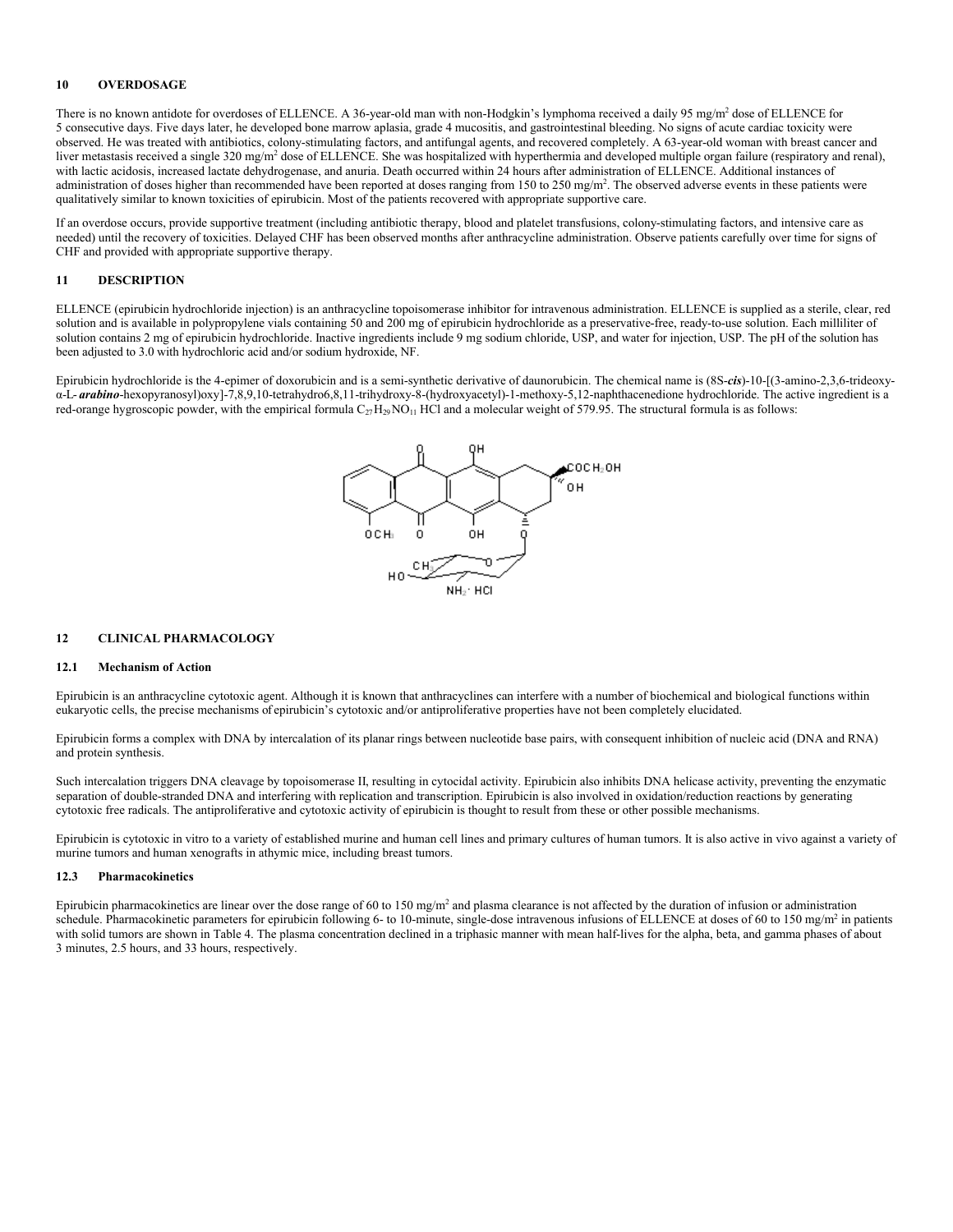# **Table 4. Summary of Mean (±SD) Pharmacokinetic Parameters in Patients <sup>a</sup>with Solid Tumors Receiving Intravenous ELLENCE 60 to 150 mg/m<sup>2</sup>**

| Dose b               | $C_{\rm max}^{\quad c}$ | AUC <sup>d</sup>     | $t_{1/2}$ <sup>e</sup> | $\mathbf{C} \mathbf{L}^{\text{f}}$ | <b>Vss<sup>g</sup></b> |
|----------------------|-------------------------|----------------------|------------------------|------------------------------------|------------------------|
| (mg/m <sup>2</sup> ) | $(\mu g/mL)$            | $(\mu g \cdot h/mL)$ | (hours)                | (L/hour)                           | (L/kg)                 |
| 60                   | $5.7 \pm 1.6$           | $1.6 \pm 0.2$        | $35.3 \pm 9$           | $65 \pm 8$                         | $21 \pm 2$             |
| 75                   | $5.3 \pm 1.5$           | $1.7 \pm 0.3$        | $32.1 \pm 5$           | $83 \pm 14$                        | $27 \pm 11$            |
| 120                  | $9.0 \pm 3.5$           | $3.4 \pm 0.7$        | $33.7 \pm 4$           | $65 \pm 13$                        | $23 \pm 7$             |
| 150                  | $9.3 \pm 2.9$           | $4.2 \pm 0.8$        | $31.1 \pm 6$           | $69 \pm 13$                        | $21 \pm 7$             |

<sup>a</sup> Advanced solid tumor cancers, primarily of the lung

<sup>b</sup> N=6 patients per dose level

<sup>c</sup> Plasma concentration at the end of 6 to 10 minutes infusion

<sup>d</sup> Area under the plasma concentration curve

<sup>e</sup> Half-life of terminal phase

<sup>f</sup> Plasma clearance

<sup>g</sup> Steady state volume of distribution

#### *Distribution*

Following intravenous administration, epirubicin is rapidly and widely distributed into the tissues. Binding of epirubicin to plasma proteins, predominantly albumin, is about 77% and is not affected by drug concentration. Epirubicin also appears to concentrate in red blood cells; whole blood concentrations are approximately twice those of plasma.

#### *Metabolism*

Epirubicin is extensively and rapidly metabolized by the liver and is also metabolized by other organs and cells, including red blood cells. Four main metabolic routes have been identified:

(1) reduction of the C-13 keto-group with the formation of the 13(S)-dihydro derivative, epirubicinol; (2) conjugation of both the unchanged drug and epirubicinol with glucuronic acid; (3) loss of the amino sugar moiety through a hydrolytic process with the formation of the doxorubicin and doxorubicinol aglycones; and (4) loss of the amino sugar moiety through a redox process with the formation of the 7-deoxy-doxorubicin aglycone and 7-deoxy-doxorubicinol aglycone. Epirubicinol has in vitro cytotoxic activity one-tenth that of epirubicin. As plasma levels of epirubicinol are lower than those of the unchanged drug, they are unlikely to reach in vivo concentrations sufficient for cytotoxicity. No significant activity or toxicity has been reported for the other metabolites.

# *Excretion*

Epirubicin and its major metabolites are eliminated through biliary excretion and, to a lesser extent, by urinary excretion. Mass-balance data from 1 patient found about 60% of the total radioactive dose in feces (34%) and urine (27%). These data are consistent with those from 3 patients with extrahepatic obstruction and percutaneous drainage, in whom approximately 35% and 20% of the administered dose were recovered as epirubicin or its major metabolites in bile and urine, respectively, in the 4 days after treatment.

#### *Effect of Age*

A population analysis of plasma data from 36 cancer patients (13 males and 23 females, 20 to 73 years) showed that age affects plasma clearance of epirubicin in female patients. The predicted plasma clearance for a female patient of 70 years of age was about 35% lower than that for a female patient of 25 years of age. An insufficient number of males > 50 years of age were included in the study to draw conclusions about age-related alterations in clearance in males. Although a lower ELLENCE starting dose does not appear necessary in elderly female patients, and was not used in clinical trials, particular care should be taken in monitoring toxicity when ELLENCE is administered to female patients > 70 years of age*.*

### *Effect of Gender*

In patients ≤ 50 years of age, mean clearance values in adult male and female patients were similar. The clearance of epirubicin is decreased in elderly women.

### *Effect of Race*

The influence of race on the pharmacokinetics of epirubicin has not been evaluated.

# *Effect of Hepatic Impairment*

Epirubicin is eliminated by both hepatic metabolism and biliary excretion and clearance is reduced in patients with hepatic dysfunction. In a study of the effect of hepatic dysfunction, patients with solid tumors were classified into 3 groups. Patients in Group 1 (n=22) had serum AST (SGOT) levels above the upper limit of normal (median: 93 IU/L) and normal serum bilirubin levels (median: 0.5 mg/dL) and were given ELLENCE doses of 12.5 to 90 mg/m<sup>2</sup>. Patients in Group 2 had alterations in both serum AST (median: 175 IU/L) and bilirubin levels (median: 2.7 mg/dL) and were treated with an ELLENCE dose of 25 mg/m<sup>2</sup> (n=8). Their pharmacokinetics were compared to those of patients with normal serum AST and bilirubin values, who received ELLENCE doses of 12.5 to 120 mg/m<sup>2</sup>. The median plasma clearance of epirubicin was decreased compared to patients with normal hepatic function by about 30% in patients in Group 1 and by 50% in patients in Group 2. Patients with more severe hepatic impairment have not been evaluated *[see Dosage and Administration (2.3), and Warnings and Precautions (5.5)]*.

### *Effect of Renal Impairment*

No significant alterations in the pharmacokinetics of epirubicin or its major metabolite, epirubicinol, have been observed in patients with serum creatinine < 5 mg/dL. A 50% reduction in plasma clearance was reported in four patients with serum creatinine ≥ 5 mg/dL*[see Warnings and Precautions (5.6) and Dosing and Administration (2.2)]*. Patients on dialysis have not been studied.

### *Effect of Paclitaxel*

The administration of paclitaxel (175-225 mg/m<sup>2</sup> as a 3-hour infusion) immediately before or after epirubicin (90 mg/m<sup>2</sup> as bolus) caused variable increases in the systemic exposure (mean AUC) of epirubicin ranging from 5% to 109%. At same doses of epirubicin and paclitaxel, the mean AUC of the inactive metabolites of epirubicin (epirubicinol and 7-deoxy-aglycone) increased by 120% and 70%, respectively, when paclitaxel was immediately administered after epirubicin. Epirubicin had no effect on the exposure of paclitaxel whether it was administered before or after paclitaxel.

### *Effect of Docetaxel*

The administration of docetaxel (70 mg/m<sup>2</sup> as 1-hour infusion) immediately before or after epirubicin (90 mg/m<sup>2</sup> as bolus) had no effect on the systemic exposure (mean AUC) of epirubicin. However, the mean AUC of epirubicinol and 7-deoxy-aglycone increased by 22.5% and 95%, respectively, when docetaxel was immediately administered after epirubicin compared to epirubicin alone. Epirubicin had no effect on the exposure of docetaxel whether it was administered before or after docetaxel.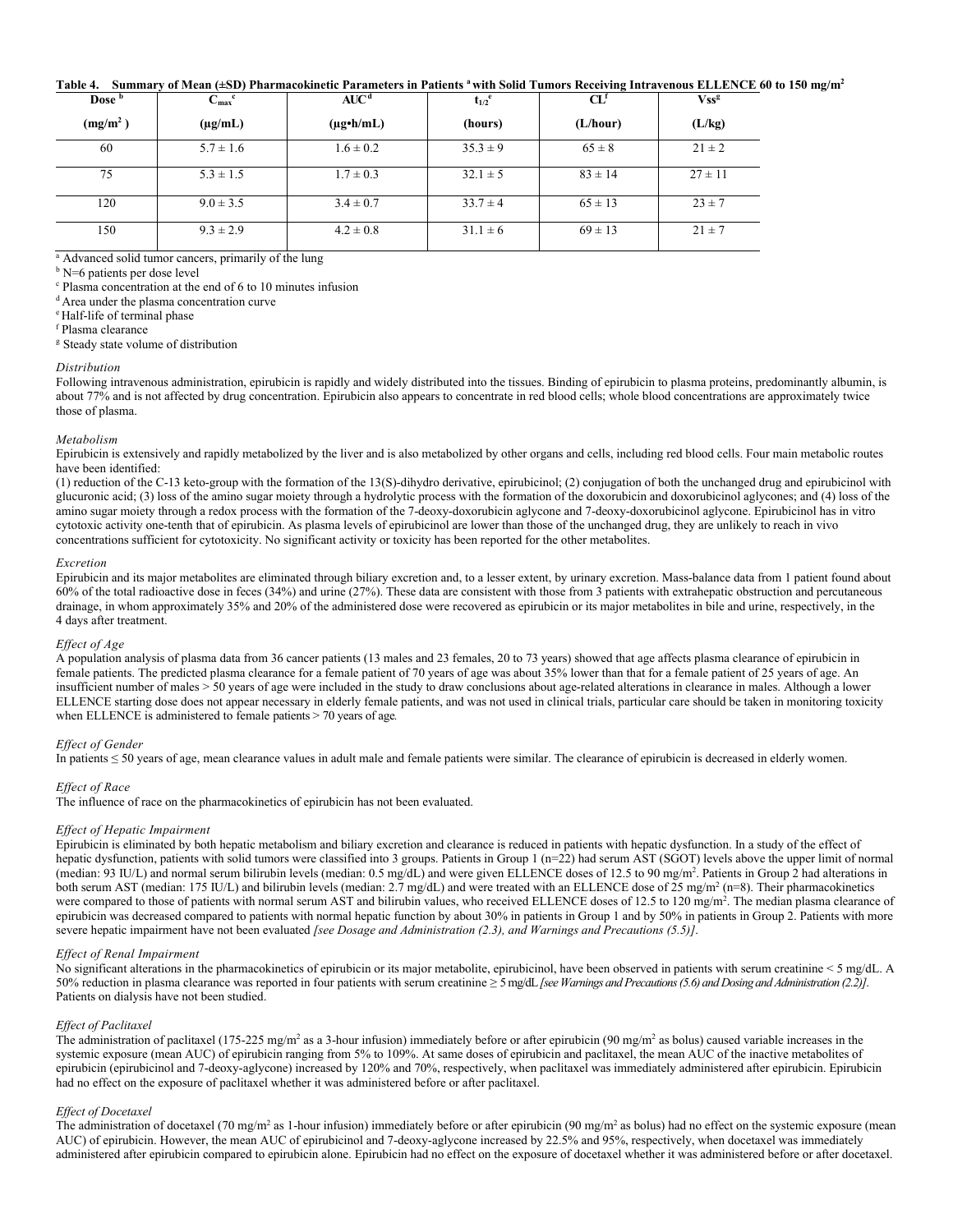# *Effect of Cimetidine*

Coadministration of cimetidine (400 mg twice daily for 7 days starting 5 days before chemotherapy) increased the mean AUC of epirubicin (100 mg/m<sup>2</sup>) by 50% and decreased its plasma clearance by 30%*.*

*Drugs metabolized by cytochrome P-450 enzymes* 

No systematic in vitro or in vivo evaluation has been performed to examine the potential for inhibition or induction by epirubicin of oxidative cytochrome P-450 isoenzymes.

# **13 NONCLINICAL TOXICOLOGY**

# **13.1 Carcinogenesis, Mutagenesis, Impairment of Fertility**

Conventional long-term animal studies to evaluate the carcinogenic potential of epirubicin have not been conducted, but intravenous administration of a single 3.6 mg/kg epirubicin dose to female rats (about 0.2 times the maximum recommended human dose on a body surface area basis) approximately doubled the incidence of mammary tumors (primarily fibroadenomas) observed at 1 year. Administration of 0.5 mg/kg epirubicin intravenously to rats (about 0.025 times the maximum recommended human dose on a body surface area basis) every 3 weeks for ten doses increased the incidence of subcutaneous fibromas in males over an 18-month observation period. In addition, subcutaneous administration of 0.75 or 1.0 mg/kg/day (about 0.015 times the maximum recommended human dose on a body surface area basis) to newborn rats for 4 days on both the first and tenth day after birth for a total of eight doses increased the incidence of animals with tumors compared to controls during a 24-month observation period.

Epirubicin was mutagenic *in vitro* to bacteria (Ames test) either in the presence or absence of metabolic activation and to mammalian cells (HGPRT assay in V79 Chinese hamster lung fibroblasts) in the absence but not in the presence of metabolic activation. Epirubicin was clastogenic *in vitro* (chromosome aberrations in human lymphocytes) both in the presence and absence of metabolic activation and was also clastogenic *in vivo* (chromosome aberration in mouse bone marrow).

In fertility studies in rats, males were given epirubicin daily for 9 weeks and mated with females that were given epirubicin daily for 2 weeks prior to mating and through Day 7 of gestation. When 0.3 mg/kg/day (about 0.015 times the maximum recommended human single dose on a body surface area basis) was administered to both sexes, no pregnancies resulted. No effects on mating behavior or fertility were observed at 0.1 mg/kg/day, but male rats had atrophy of the testes and epididymis, and reduced spermatogenesis. The 0.1 mg/kg/day dose also caused embryolethality. An increased incidence of fetal growth retardation was observed in these studies at 0.03 mg/kg/day (about 0.0015 times the maximum recommended human single dose on a body surface area basis). Multiple daily doses of epirubicin to rabbits and dogs also caused atrophy of male reproductive organs. Single 20.5 and 12 mg/kg doses of intravenous epirubicin caused testicular atrophy in mice and rats, respectively (both approximately 0.5 times the maximum recommended human dose on a body surface area basis). A single dose of 16.7 mg/kg epirubicin caused uterine atrophy in rats.

# **14 CLINICAL STUDIES**

# **14.1 Adjuvant Treatment of Breast Cancer**

Two randomized, open-label, multicenter studies evaluated the use of ELLENCE 100 to 120 mg/m<sup>2</sup> in combination with cyclophosphamide and fluorouracil for the adjuvant treatment of patients with axillary-node positive breast cancer and no evidence of distant metastatic disease (Stage II or III). Study MA-5 evaluated 120 mg/m<sup>2</sup> of ELLENCE per course in combination with cyclophosphamide and fluorouracil (CEF-120 regimen). This study randomized premenopausal and perimenopausal women with one or more positive lymph nodes to an ELLENCE-containing CEF-120 regimen or to a CMF regimen. Study GFEA-05 evaluated the use of 100 mg/m<sup>2</sup> of ELLENCE per course in combination with fluorouracil and cyclophosphamide (FEC-100). This study randomized pre- and postmenopausal women to the FEC-100 regimen or to a lower-dose FEC-50 regimen. In the GFEA-05 study, eligible patients were either required to have ≥ 4 nodes involved with tumor or, if only 1 to 3 nodes were positive, to have negative estrogen- and progesterone-receptors and a histologic tumor grade of 2 or 3. A total of 1281 women participated in these studies. Patients with T4 tumors were not eligible for either study. Table 5 shows the treatment regimens that the patients received. Relapse-free survival was defined as time to occurrence of a local, regional, or distant recurrence, or disease-related death. Patients with contralateral breast cancer, second primary malignancy, or death from causes other than breast cancer were censored at the time of the last visit prior to these events.

| Table 5. Treatment Regimens Used in Phase 3 Studies of Patients with Early Breast Cancer |  |
|------------------------------------------------------------------------------------------|--|
|                                                                                          |  |

|            | <b>Treatment Groups</b>                      | Agent            | Regimen                                      |
|------------|----------------------------------------------|------------------|----------------------------------------------|
| $MA-5^a$   | CEF-120 (total, 6 cycles) <sup>b</sup> N=356 | Cyclophosphamide | $75 \text{ mg/m}^2$ PO, d 1-14, q 28 days    |
| $N = 716$  |                                              | <b>ELLENCE</b>   | 60 mg/m <sup>2</sup> IV, d 1 & 8, q 28 days  |
|            | CMF (total, 6 cycles) $N=360$                | Fluorouracil     | 500 mg/m <sup>2</sup> IV, d 1 & 8, q 28 days |
|            |                                              | Cyclophosphamide | $100 \text{ mg/m}^2$ PO, d 1-14, q 28 days   |
|            |                                              | Methotrexate     | 40 mg/m <sup>2</sup> IV, d 1 & 8, q 28 days  |
|            |                                              | Fluorouracil     | 600 mg/m <sup>2</sup> IV, d 1 & 8, q 28 days |
| $GFEA-05c$ | FEC-100 (total, 6 cycles)                    | Fluorouracil     | 500 mg/m <sup>2</sup> IV, d 1, q 21 days     |
| $N = 565$  | $N = 276$                                    | <b>ELLENCE</b>   | $100 \text{ mg/m}^2$ IV, d 1, q 21 days      |
|            |                                              | Cyclophosphamide | 500 mg/m <sup>2</sup> IV, d 1, q 21 days     |
|            | FEC-50 (total, 6 cycles)                     | Fluorouracil     | 500 mg/m <sup>2</sup> IV, d 1, q 21 days     |
|            | $N = 289$                                    | <b>ELLENCE</b>   | 50 mg/m <sup>2</sup> IV, d 1, q 21 days      |
|            | Tamoxifen 30 mg daily x                      | Cyclophosphamide | 500 mg/m <sup>2</sup> IV, d 1, q 21 days     |
|            | 3 years, postmenopausal                      |                  |                                              |
|            | women, any receptor status                   |                  |                                              |

<sup>a</sup> In women who underwent lumpectomy, breast irradiation was to be administered after completion of study chemotherapy.

**b** Patients also received prophylactic antibiotic therapy with trimethoprim-sulfamethoxazole or fluoroquinolone for the duration of their chemotherapy.

<sup>c</sup> All women were to receive breast irradiation after the completion of chemotherapy.

In the MA-5 trial, the median age of the study population was 45 years. Approximately 60% of patients had 1 to 3 involved nodes and approximately 40% had  $\geq 4$ nodes involved with tumor. In the GFEA-05 study, the median age was 51 years and approximately half of the patients were postmenopausal. About 17% of the study population had 1 to 3 positive nodes and 80% of patients had ≥ 4 involved lymph nodes. Demographic and tumor characteristics were well-balanced between treatment arms in each study.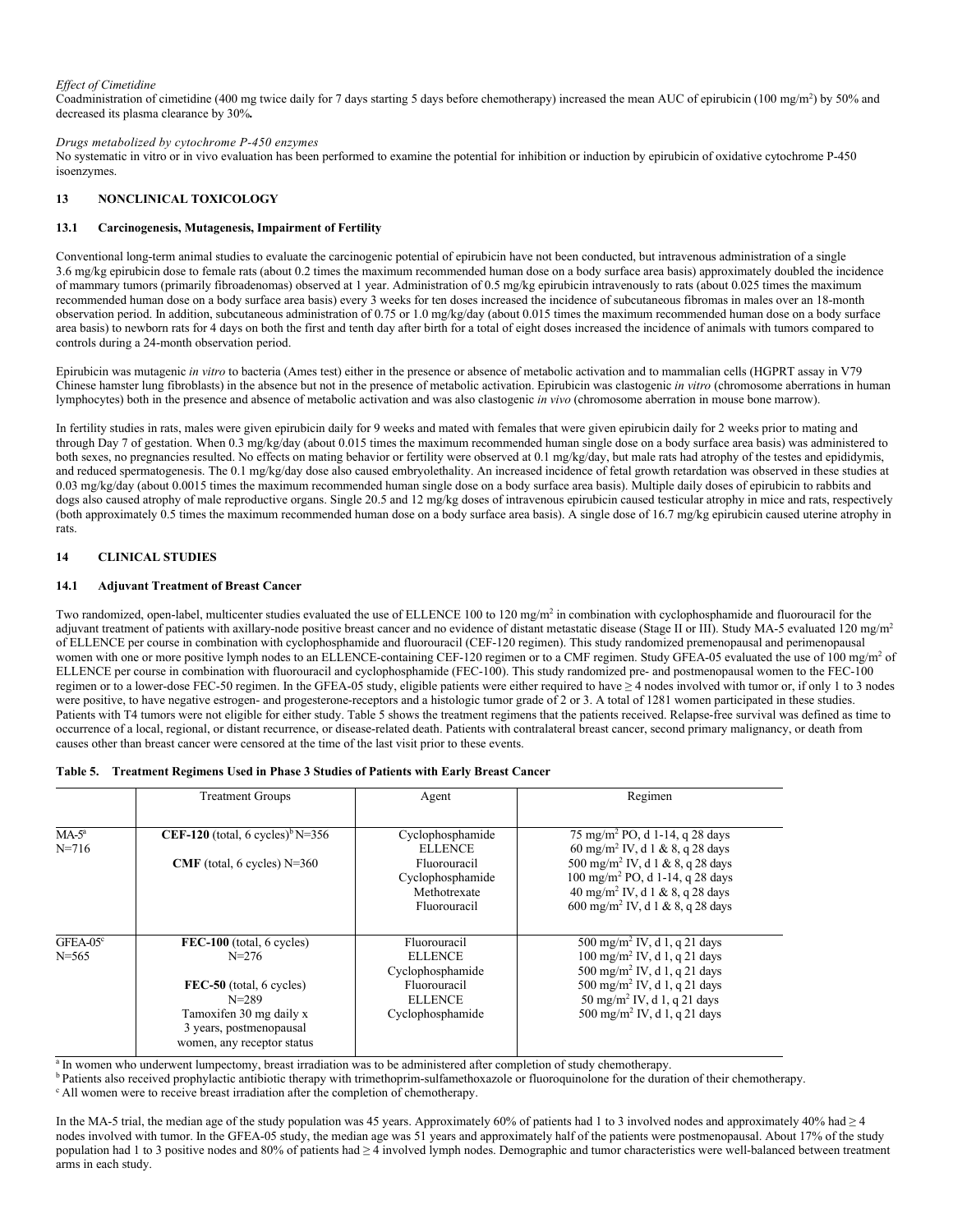Relapse-free survival (RFS) and overall survival (OS) were analyzed using Kaplan-Meier methods in the intent-to-treat (ITT) patient populations in each study. Results were initially analyzed after up to 5 years of follow-up and these results are presented in the text below and in Table 6. Results after up to 10 years of follow-up are presented in Table 6. In Study MA-5, ELLENCE-containing combination therapy (CEF-120) showed significantly longer RFS than CMF (5-year estimates were 62% versus 53%, stratified logrank for the overall RFS p=0.013). The estimated reduction in the risk of relapse was 24% at 5 years. The OS was also greater for the ELLENCE-containing CEF-120 regimen than for the CMF regimen (5-year estimate 77% versus 70%; stratified logrank for overall survival p=0.043; non-stratified logrank p=0.13). The estimated reduction in the risk of death was 29% at 5 years.

In Study GFEA-05, patients treated with the higher-dose ELLENCE regimen (FEC-100) had a significantly longer 5-year RFS (estimated 65% versus 52%, logrank for the overall RFS p=0.007) and OS (estimated 76% versus 65%, logrank for the overall survival p=0.007) than patients given the lower dose regimen (FEC-50). The estimated reduction in risk of relapse was 32% at 5 years. The estimated reduction in the risk of death was 31% at 5 years. Results of follow-up up to 10 years (median follow-up = 8.8 years and 8.3 years, respectively, for Study MA-5 and Study GFEA-05) are presented in Table 6.

Although the trials were not powered for subgroup analyses, in the MA-5 study, improvements in favor of CEF-120 vs. CMF were observed, in RFS and OS both in patients with 1-3 node positive and in those with  $\geq 4$  node positive tumor involvement. In the GFEA-05 study, improvements in RFS and OS were observed in both pre-and postmenopausal women treated with FEC-100 compared to FEC-50.

|                              | MA-5 Study                  |                            | GFEA-05 Study               |                             |  |
|------------------------------|-----------------------------|----------------------------|-----------------------------|-----------------------------|--|
|                              | <b>CEF-120</b><br>$N = 356$ | CMF<br>$N = 360$           | <b>FEC-100</b><br>$N = 276$ | <b>FEC-50</b><br>$N = 289$  |  |
| RFS at 5 yrs $(\%$ )         | 62                          | 53                         | 65                          | 52                          |  |
| Hazard ratio <sup>†</sup>    | 0.76                        |                            |                             | 0.68                        |  |
| 2-sided 95% CI               | (0.60, 0.96)                |                            |                             | (0.52, 0.89)                |  |
| Logrank Test<br>stratified** | $(p = 0.013)$               |                            | $(p = 0.007)$               |                             |  |
| OS at 5 yrs $(\%$            | 77                          | 70                         | 76                          | 65                          |  |
| Hazard ratio <sup>†</sup>    |                             | 0.69<br>0.71               |                             |                             |  |
| 2-sided 95% CI               | (0.52, 0.98)                |                            | (0.51, 0.92)                |                             |  |
| Logrank Test                 | $(p = 0.043)$               |                            | $(p = 0.007)$               |                             |  |
| stratified**                 |                             | (unstratified $p = 0.13$ ) |                             |                             |  |
| RFS at 10 yrs $(\%$          | 51                          | 44                         | 49                          | 43                          |  |
| Hazard ratio <sup>†</sup>    |                             | 0.78                       |                             | 0.78                        |  |
| $2$ -sided 95% CI            |                             | (0.63, 0.95)               |                             | (0.62, 0.99)                |  |
| Logrank Test                 |                             | $(p = 0.017)$              |                             | $(p = 0.040)$               |  |
| stratified**                 | (unstratified $p = 0.023$ ) |                            | (unstratified $p = 0.09$ )  |                             |  |
| OS at 10 yrs $(\%$ )         | 61                          | 57                         | 56                          | 50                          |  |
| Hazard ratio <sup>†</sup>    | 0.82                        |                            | 0.75                        |                             |  |
| $2$ -sided 95% CI            | (0.65, 1.04)                |                            |                             | (0.58, 0.96)                |  |
| Logrank Test                 | $(p = 0.100)$               |                            | $(p = 0.023)$               |                             |  |
| stratified**                 |                             | (unstratified $p = 0.18$ ) |                             | (unstratified $p = 0.039$ ) |  |

|  | Table 6. Efficacy Results from Phase 3 Studies of Patients with Early Breast Cancer* |  |
|--|--------------------------------------------------------------------------------------|--|
|  |                                                                                      |  |

\*Based on Kaplan-Meier estimates

\*\*Patients in MA-5 were stratified by nodal status (1-3, 4-10, and >10 positive nodes), type of initial surgery (lumpectomy versus mastectomy), and by hormone receptor status (ER or PR positive (≥10 fmol), both negative (<10 fmol), or unknown status). Patients in GFEA-05 were stratified by nodal status (1-3, 4-10, and >10 positive nodes).

†Hazard ratio: CMF:CEF-120 in MA-5, FEC-50:FEC-100 in GFEA-05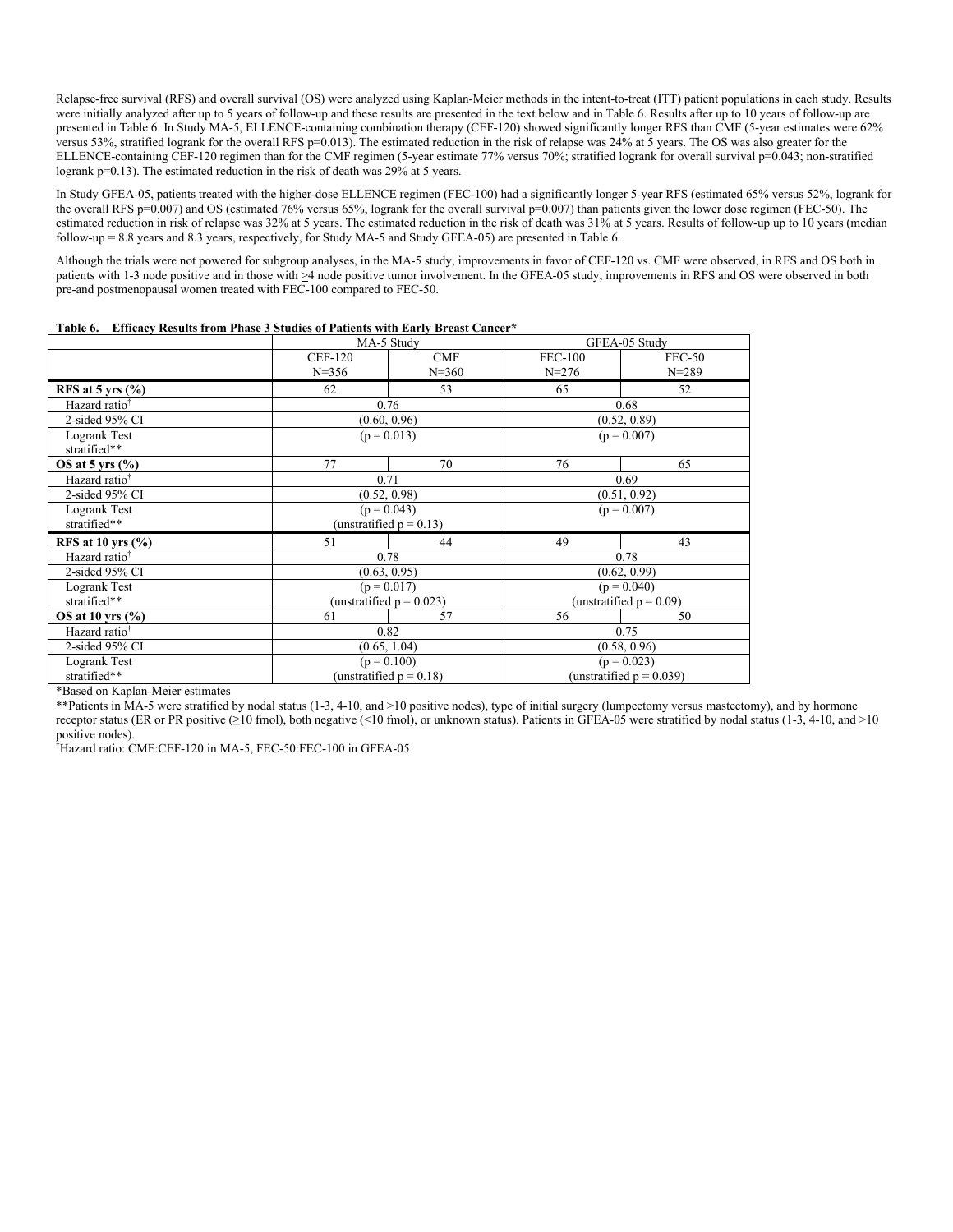The Kaplan-Meier curves for RFS and OS from Study MA-5 are shown in Figures 3 and 4 and those for Study GFEA-05 are shown in Figures 5 and 6.

# **Figure 3. Relapse-Free Survival in Study MA-5**



Epirubicin - CTN 068103-999 - 10-years FU Relapse-Free Survival - Kaplan-Meier Curves by Treatment (ITT Population)

# **Figure 4. Overall Survival in Study MA-5**





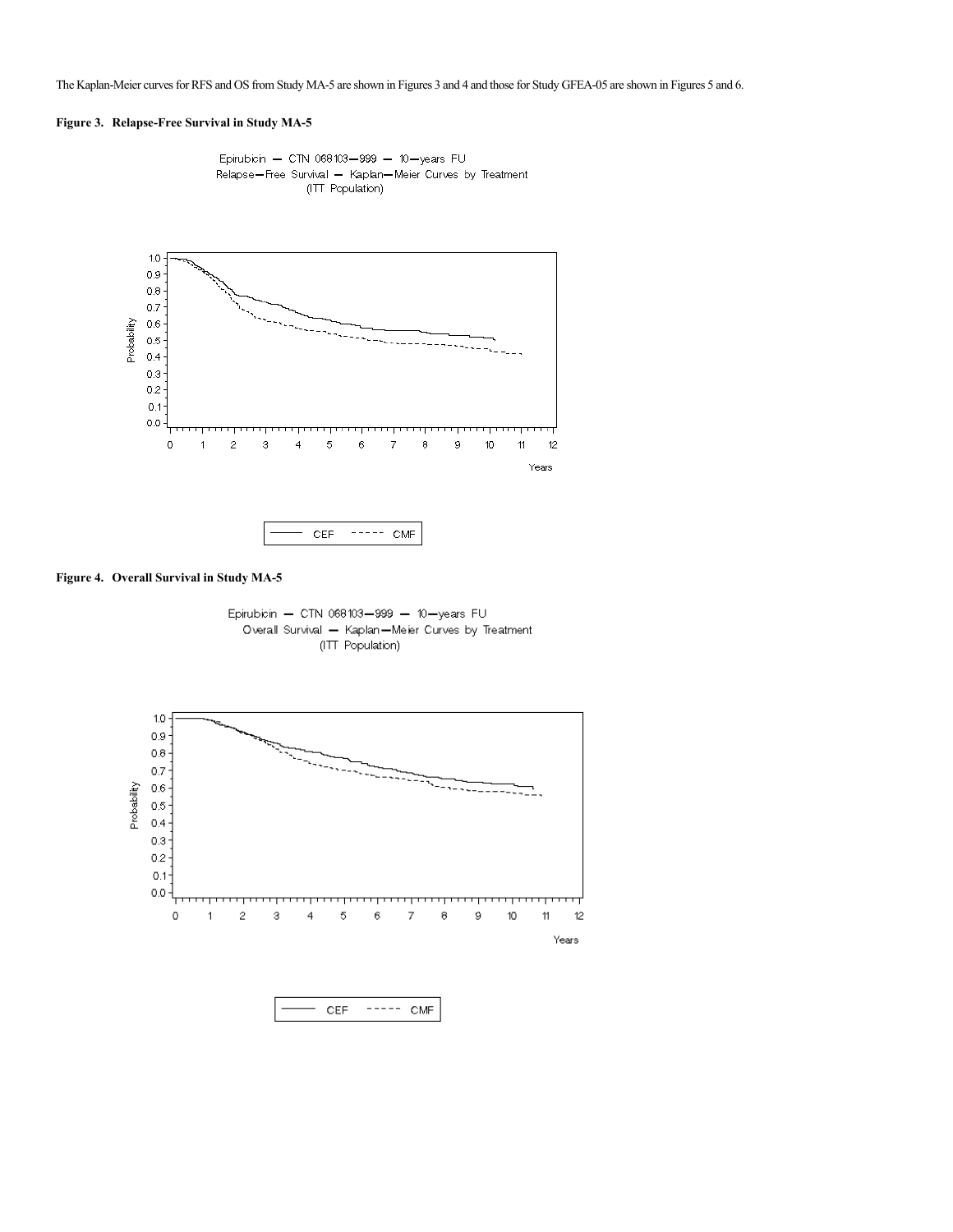# **Figure 5. Relapse-Free Survival in Study GFEA-05**





# **Figure 6. Overall Survival in Study GFEA-05**

Epirubicin - GFEA 05 - 10-years FU Overall Survival - Kaplan-Meler Curves by Treatment (ITT Population)



# **15 REFERENCES**

1. "Hazardous Drugs". *OSHA.* <http://www.osha.gov/SLTC/hazardousdrugs/index.html>